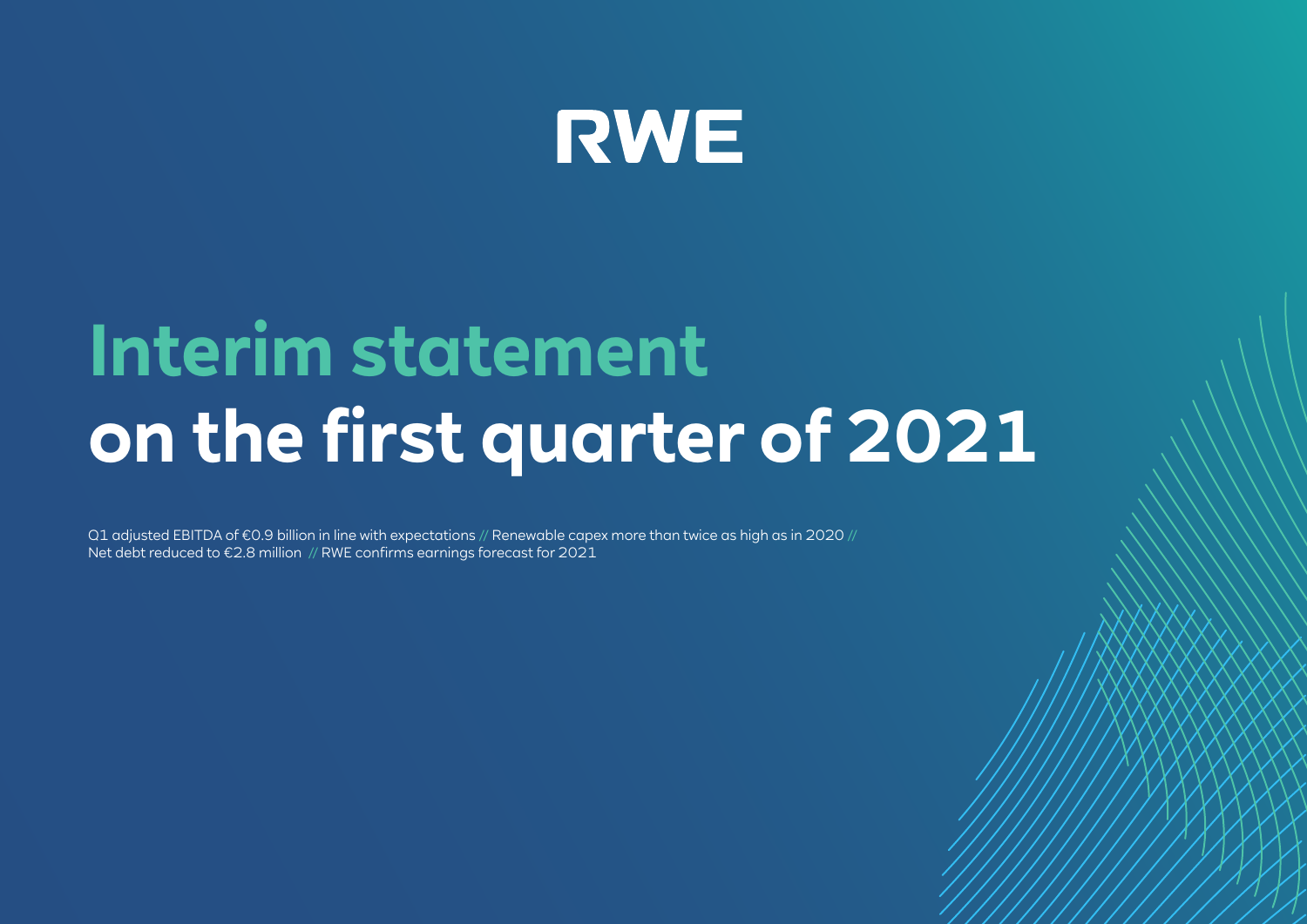## **Contents**

### **1 Combined review of operations** [Major events](#page-2-0) 3 [Commentary on reporting](#page-5-0) 6 [Business performance](#page-7-0) and the state of 8 [Outlook for 2021](#page-16-0) 17 **2 Interim consolidated financial statements (condensed)** [Income statement](#page-17-0) 18 [Statement of comprehensive income](#page-18-0) 19 [Balance sheet](#page-19-0) 20 [Cash flow statement](#page-21-0) 22

#### **3 [Financial calendar 2021 / 2022](#page-22-0) 23**

# At a glance

| <b>RWE Group - key figures</b> <sup>1</sup>                      |                    | $Jan - Mar$<br>2021 | $Jan - Mar$<br>2020 | $+/-$    | $Jan - Dec$<br>2020 |
|------------------------------------------------------------------|--------------------|---------------------|---------------------|----------|---------------------|
| Power generation                                                 | GWh                | 45,191              | 37,448              | 7.743    | 146,775             |
| External revenue (excluding natural gas tax/<br>electricity tax) | $\epsilon$ million | 4.707               | 3,803               | 904      | 13.688              |
| <b>Adjusted EBITDA</b>                                           | $\epsilon$ million | 883                 | 1,324               | $-441$   | 3,286               |
| <b>Adjusted EBIT</b>                                             | $\epsilon$ million | 548                 | 967                 | $-419$   | 1,823               |
| Income from continuing operations before tax                     | $\epsilon$ million | 627                 | 1,026               | $-399$   | 1.265               |
| Net income                                                       | $\epsilon$ million | 895                 | 717                 | 178      | 1.051               |
| Adjusted net income                                              | $\epsilon$ million | 340                 | 614                 | $-274$   | 1,257               |
| Cash flows from operating activities<br>of continuing operations | $\epsilon$ million | 1,596               | $-1,202$            | 2,798    | 4,125               |
| Capital expenditure                                              | $\epsilon$ million | 1,037               | 592                 | 445      | 3,358               |
| Property, plant and equipment and intangible assets              | $\epsilon$ million | 1,011               | 466                 | 545      | 2,285               |
| <b>Financial assets</b>                                          | $\epsilon$ million | 26                  | 126                 | $-100$   | 1,073               |
| Free cash flow                                                   | $\epsilon$ million | 881                 | $-1,753$            | 2,634    | 1,132               |
| Number of shares outstanding (average)                           | thousands          | 676,220             | 614.745             | 61,475   | 637.286             |
| Earnings per share                                               | €                  | 1.32                | 1.17                | 0.15     | 1.65                |
| Adjusted net income per share                                    | €                  | 0.50                | 1.00                | $-0.50$  | 1.97                |
|                                                                  |                    | 31 Mar 2021         | 31 Dec 2020         |          |                     |
| Net debt                                                         | $\epsilon$ million | 2,821               | 4,432               | $-1,611$ |                     |
| Workforce <sup>2</sup>                                           |                    | 19,244              | 19,498              | $-254$   |                     |

1 Some prior-year figures restated due to a change in the recognition of renewable tax benefits in the USA (see commentary on [page 7](#page-6-0)).

2 Converted to full-time positions.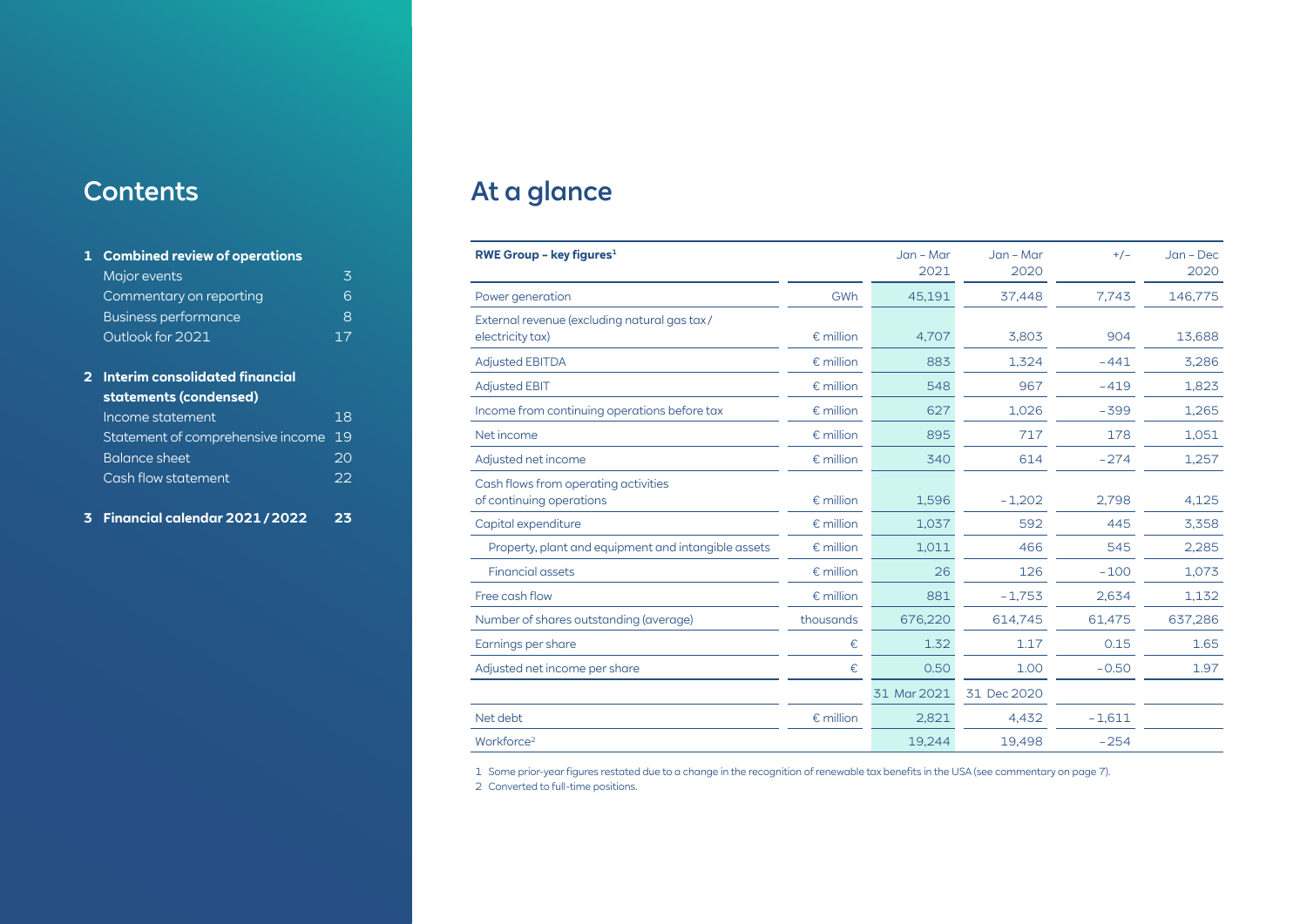<span id="page-2-0"></span>**1** Combined review of operations Major events

**[2](#page-17-0)** [Interim consolidated financial statements](#page-17-0)  [\(condensed\)](#page-17-0)

**[3](#page-22-0)** [Financial calendar 2021 / 2022](#page-22-0)

## Major events

### In the period under review

**RWE wins rights to develop new offshore wind power sites in the British North Sea.** At an auction held in February 2021, RWE secured the rights to develop 3,000 MW of offshore wind capacity across two neighbouring locations in the UK North Sea. In return, we will pay an annual option fee of £82,552 / MW (plus inflation adjustment) until we make a final investment decision. The sites are situated on Dogger Bank in a shallow region of the North Sea. The 1,400 MW Sofia wind farm, which we decided to build in March, will also be located in the vicinity. First, all the new sites will be subjected to a plan-level Habitats Regulations Assessment (HRA). Given a positive result, we will start developing the project. Only then will we be obligated to pay the option fee. However, we have already paid an annual fee in advance. As soon as the necessary permits have been obtained, we can participate in an auction for a subsidy contract, after which we can make a final investment decision. Then the option fee will be replaced by a much lower lease payment. Subject to a timely connection to the grid, the new wind farms could be commissioned towards the end of the decade.

The Crown Estate's tender process allocated development rights to a total of six offshore sites on which wind farms with a capacity of up to 7,980 MW can be built. Some of the participants which also secured option rights submitted much higher bids than us. RWE will pay the lowest average annual option fee per megawatt among all successful bidders.

**Go-ahead for construction of Sofia wind farm in the North Sea.** In March 2021, RWE made the final investment decision to build the Sofia wind farm in the UK North Sea, one of the largest offshore wind projects in the world. We hold a 100 % stake in Sofia, which will be built 195 kilometres off the coast of North East England. It will consist of 100 turbines with a total installed capacity of 1,400 MW, capable of supplying green electricity to approximately 1.2 million homes in the UK. Construction work at sea is scheduled to begin in 2023. According to current plans, Sofia could take its full capacity online by 2026. In 2019, we won a subsidy contract for electricity generated by the wind farm guaranteeing that we will receive £39.65 / MWh. This amount is based on the 2012 price level and will be subject to an upward adjustment for inflation. We anticipate investing about £3 billion in Sofia. This includes expenditure on the grid connection, which we will sell on completion to comply with competition law.

#### **Considerable drop in earnings due to the worst cold snap in Texas in a century.** In

February 2021, an extreme cold front in parts of the USA caused substantial supply outages. Winter storms and sleet forced some RWE wind farms to go offline for several days. We had sold forward a portion of the generation of these assets and therefore had to buy electricity in order to meet our supply obligations. Due to the tight supply situation and statutory price regulations, we had to pay up to US\$9,000 / MWh for these purchases. This weighed on earnings in the Onshore Wind / Solar segment in the amount of approximately €400 million.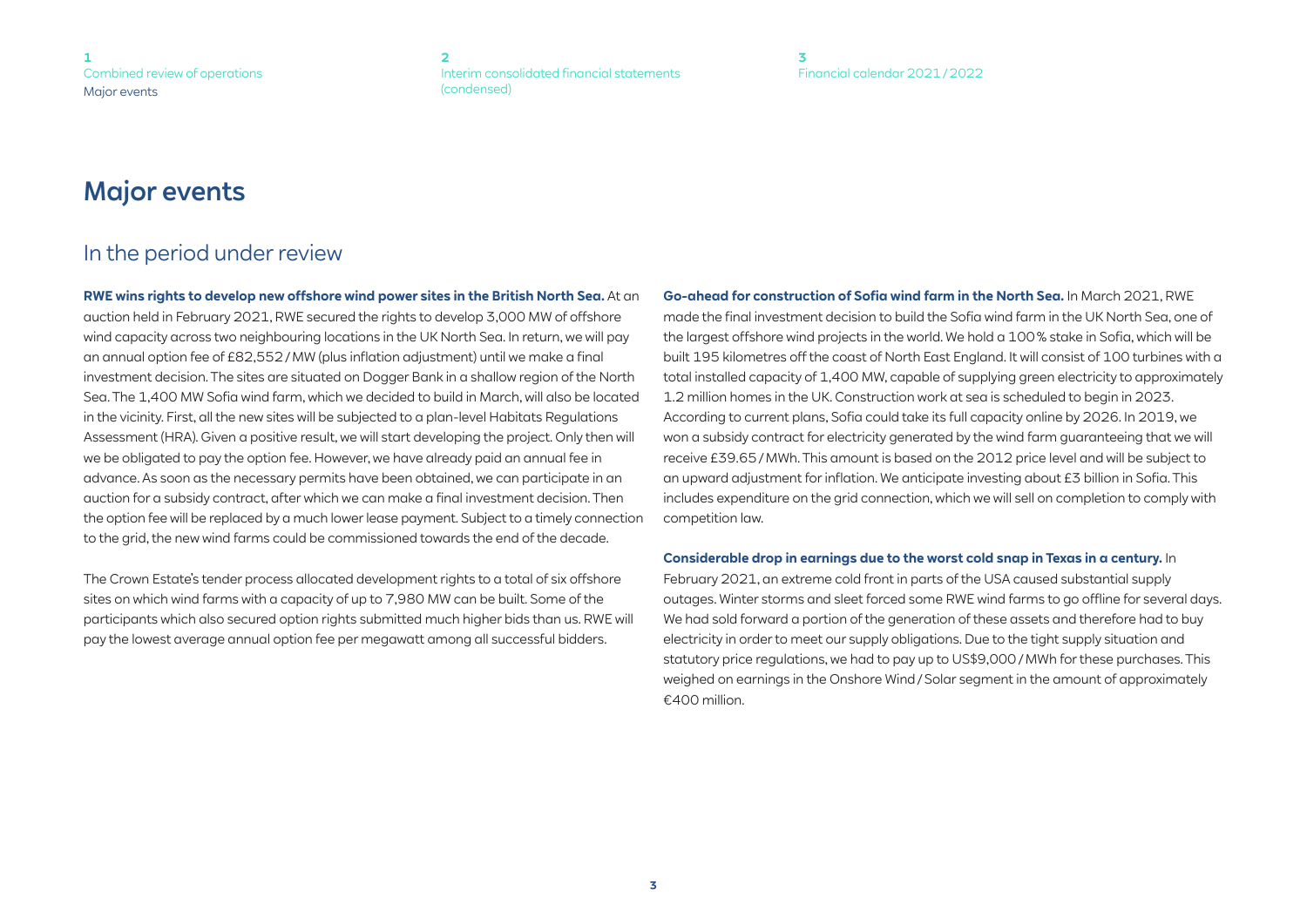#### **[2](#page-17-0)** [Interim consolidated financial statements](#page-17-0)  [\(condensed\)](#page-17-0)

#### **[3](#page-22-0)** [Financial calendar 2021 / 2022](#page-22-0)

<span id="page-3-0"></span>**RWE sells stakes in three wind farms in Texas.** In January 2021, we divested stakes in our Texan onshore wind farms Stella (201 MW), Cranell (220 MW) and Raymond East (200 MW). The buyers are a subsidiary of Canadian energy utility Algonquin Power & Utilities and UK investor Greencoat, which took an interest of 51 % and 24 % in the wind farms. RWE remains the operator of these assets. As we only retain 25 % ownership of the wind farms, we stopped consolidating them fully and instead account for them using the equity method. The sale was agreed in December 2020. As part of the deal, we will also sell shares of 51 % and 24 % in the Raymond West wind farm (240 MW) as soon as it has been completed. This is expected to happen by the middle of the year.

#### **British capacity market auction for 2024 / 2025: RWE secures payment for 6.5 GW of**

**generation capacity.** At the beginning of March, RWE assets totalling 6,544 MW in secured generation capacity, primarily gas-fired power plants, qualified for a payment at a capacity market auction in Great Britain. The bidding process related to the period from 1 October 2024 to 30 September 2025. Stations with a total capacity of 40.8 GW won a contract. In the aforementioned period, these assets will be remunerated for being online and contributing to electricity supply. The capacity payment of £18.00 / kW (plus inflation adjustment), established in the bidding process, was the highest in a long time. The payments for the three preceding 12-month periods (October 2021 to September 2024) are £8.40, £6.44 and £15.97 (plus inflation adjustment).

**German government presents draft law on compensation for nuclear phaseout.** On 24 March, the Federal Cabinet adopted the draft of the 18<sup>th</sup> amendment to the German Nuclear Energy Act, which governs remuneration for German nuclear power plant operators for the accelerated nuclear phaseout. Furthermore, the Cabinet approved an associated public-law contract between the Federal Republic of Germany and the operator companies, which was signed by the contracting parties on 25 March. The compensation regulations will replace the provisions of the 16<sup>th</sup> amendment to the Nuclear Energy Act of 2018, which was declared null and void by the German Constitutional Court in September 2020.

We provide detailed background information on this on page 39 of the 2020 Annual Report. The current draft law envisages RWE receiving approximately €880 million in compensation. Now the Lower House of Parliament must hold a consultation on the amendment. It is envisaged that the law and the contract will then both enter into force on 31 October 2021. We anticipate that we will receive the funds before the end of the year.

**Fitch and Moody's upgrade RWE's credit rating.** In March and April, agencies Fitch and Moody's each raised their credit rating for RWE by one notch. Fitch and Moody's now assign BBB+ and Baa2 matched with a stable outlook to our long-term creditworthiness. These ratings are investment grade. The assessments of our non-current liabilities and subordinated hybrid bonds have also improved by one grade (see table below). Fitch and Moody's based their rating upgrade on RWE's transformation into a leading renewable energy company. The wind and solar power business is characterised by attractive and relatively stable income. Another positive factor cited by Fitch is the clear legal framework recently established for Germany's coal phaseout. Moody's highlighted RWE's strong operating and financial performance in the past fiscal year.

| <b>Credit rating of RWE AG</b>       |         | Moody's         | Fitch          |                 |  |
|--------------------------------------|---------|-----------------|----------------|-----------------|--|
| As of May 2021                       | Current | <b>Previous</b> | Current        | <b>Previous</b> |  |
| Non-current financial liabilities    |         |                 |                |                 |  |
| Senior debt                          | Baa2    | Baa3            | BBB+           | <b>BBB</b>      |  |
| Subordinated debt (hybrid bonds)     | Ba1     | Ba2             | BBB-           | BB+             |  |
| <b>Current financial liabilities</b> | $P-2$   | $P-3$           | F <sub>1</sub> | F <sub>2</sub>  |  |
| Outlook                              | Stable  | Positive        | Stable         | Stable          |  |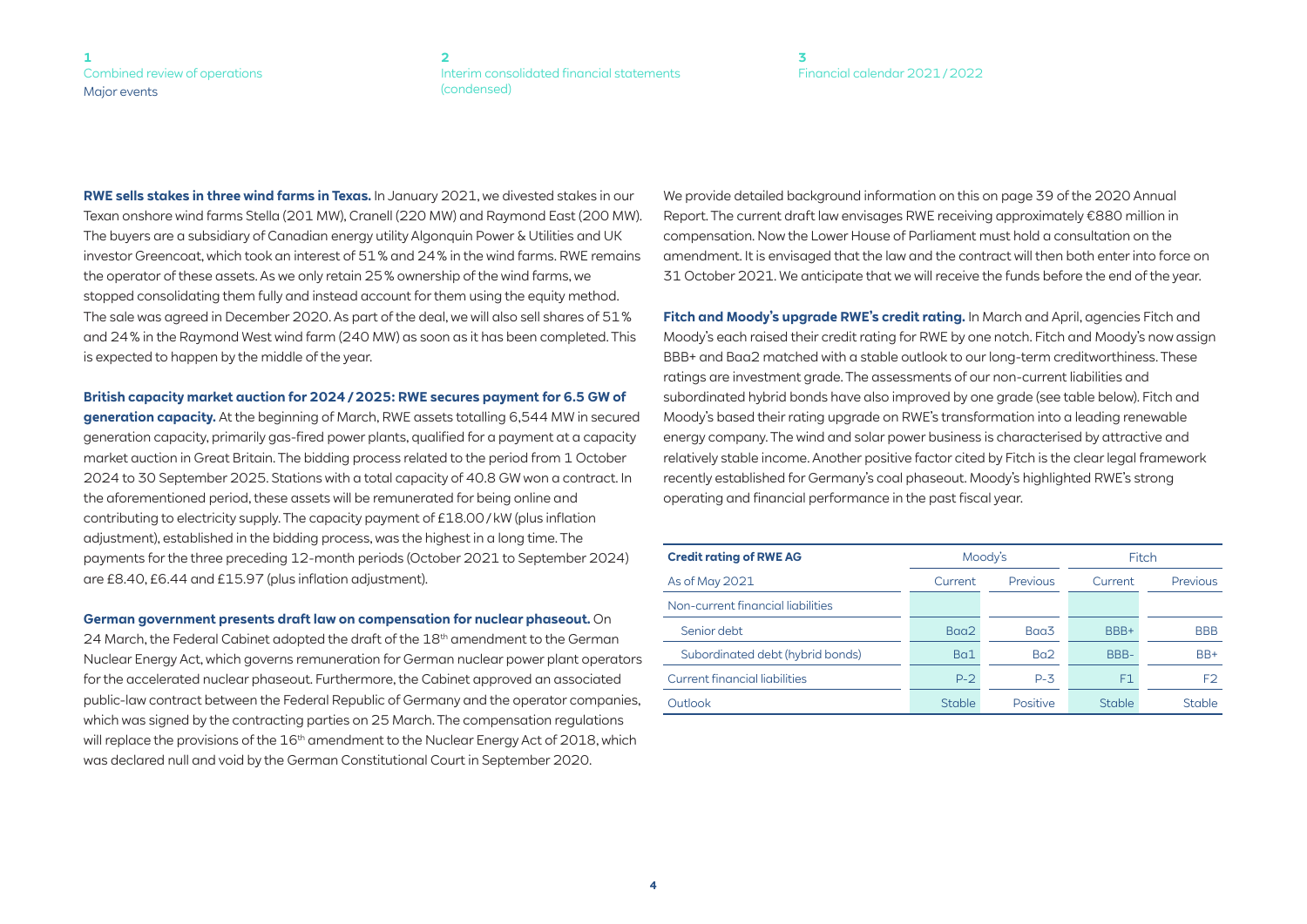**[1](#page-2-0)** [Combined review of operations](#page-2-0) Major events

**[2](#page-17-0)** [Interim consolidated financial statements](#page-17-0)  [\(condensed\)](#page-17-0)

**[3](#page-22-0)** [Financial calendar 2021 / 2022](#page-22-0)

## After the period under review

**RWE wins subsidy contract for Polish offshore wind farm.** We have taken a major step forward in implementing our first wind energy project in the Polish Baltic Sea. In April, the government in Warsaw committed to subsidise our FEW Baltic II project. It is envisaged that the wind farm be built on the Słupsk sandbank and have a capacity of 350 MW. The Polish government established the legal framework for subsidising offshore wind power just recently, in January 2021. Wind farms with a total of 5.9 GW in generation capacity can qualify for regulated compensation in an initial phase. We were successful in doing so with FEW Baltic II. A decision on the level of the subsidy will be reached at a later date. Moreover, the European Commission is yet to review the support mechanism for compliance with state aid law. The subsidies will be granted in the form of bilateral contracts for difference which guarantee that we receive a fixed payment per megawatt hour for the generation volume of 100,000 full load hours. If the market price falls below this amount, the state pays the difference. If it exceeds the specified sum, the operators are obliged to make a payment. The maximum subsidy period is 25 years. The guaranteed payment is set administratively for projects in the first phase. Thereafter, auctions decide which projects qualify for contracts for difference and the amount of the subsidy. Tenders for up to 2.5 GW in generation capacity are planned for both 2025 and 2027.

**Stake in Rampion wind farm in the British North Sea increased to 50.1 %.** As of 1 April, we acquired a 20 % interest in the UK Rampion offshore wind farm from E.ON. The purchase price was paid in December 2020. As a result of the transaction, we now own 50.1 % of the 400 MW wind farm and can consolidate it fully from the second quarter of 2021 onwards. Rampion is located off the coast of Sussex and has been operating commercially since 2018.

**RWE sells small hydropower plants to KELAG.** Austrian energy utility KELAG acquired twelve French hydroelectric power stations from us, which have a total installed capacity of 45 MW. The sale was agreed in December 2020 and completed at the end of April. The agreement also envisages KELAG receiving seven Portuguese hydropower plants and several wind turbines from us. These assets have a total capacity of 20 MW (RWE's pro-rata share). The sale is scheduled to be completed during the year. KELAG is a leading hydropower producer. We currently hold a 37.9 % stake in the company.

**Dividend of €0.85 per share paid.** The Annual General Meeting of RWE AG held on 28 April approved the dividend proposed by the Executive Board and the Supervisory Board for fiscal 2020 by a substantial majority. Accordingly, on 3 May we paid a dividend of €0.85 per share, €0.05 more than last year.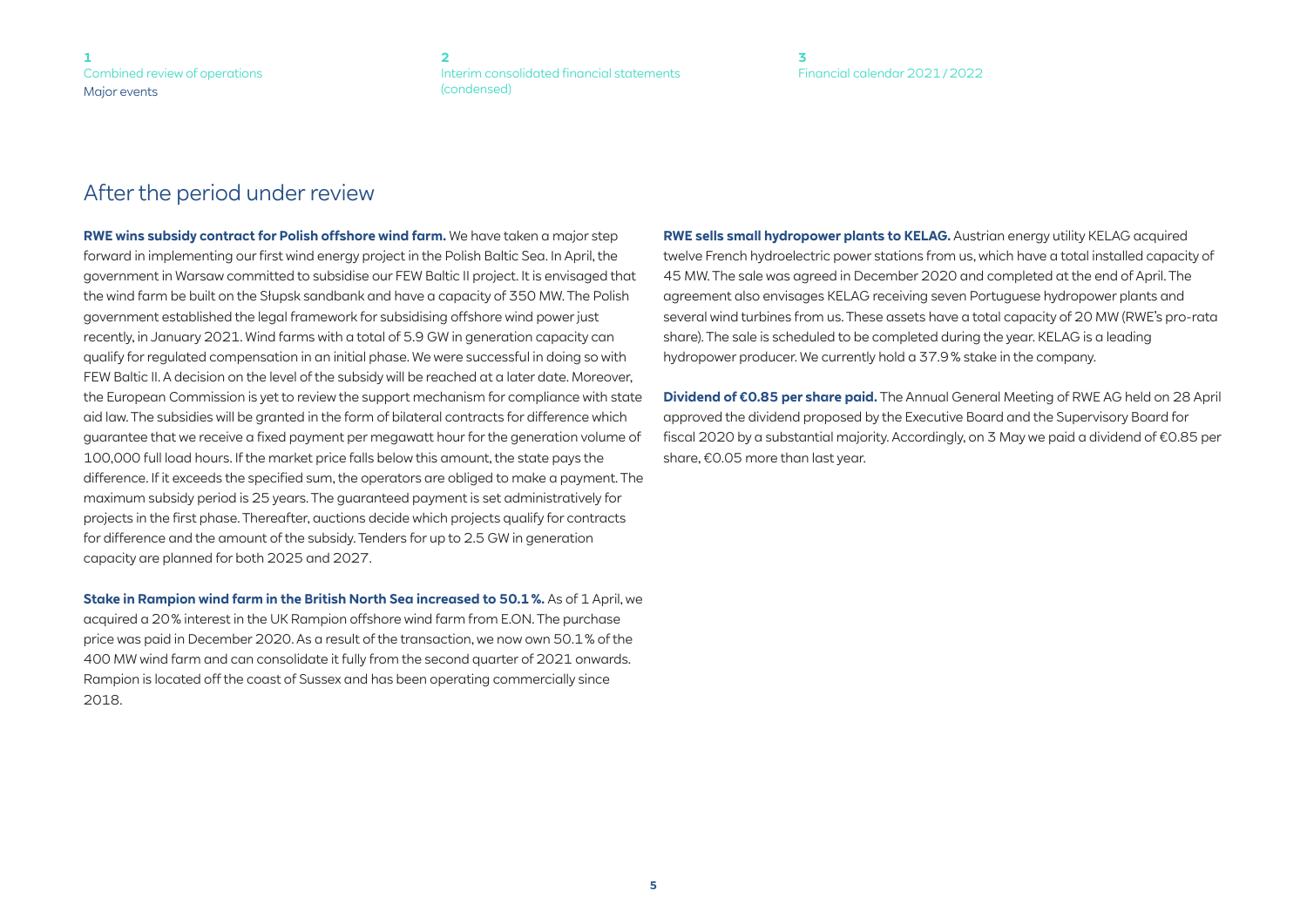## <span id="page-5-0"></span>Commentary on reporting

**Group structure features five segments.** In our financial reporting, we divide the RWE Group into the five following segments: (1) Offshore Wind, (2) Onshore Wind / Solar, (3) Hydro / Biomass / Gas, (4) Supply & Trading and (5) Coal / Nuclear. Segments (1) to (4) represent our core business. This is where we want to grow. In (5), we have pooled our German power generation from coal and nuclear fuel, which will lose importance due to exit roadmaps established by the government.

The individual segments comprise the following activities:

- Offshore Wind: Our business involving offshore wind is subsumed here. It is overseen by our Group company RWE Renewables.
- Onshore Wind / Solar: This is the segment in which we pool our onshore wind, solar and battery storage activities. Here again, operating responsibility lies with RWE Renewables.
- Hydro / Biomass / Gas: This segment encompasses our run-of-river, pumped storage, biomass and gas power stations. It also includes the Dutch Amer 9 and Eemshaven power plants, which run on biomass and hard coal, as well as the project management and engineering consulting company RWE Technology International. These activities are overseen by RWE Generation. In addition, since the beginning of 2021, the company has been responsible for the design and implementation of RWE's hydrogen strategy. Our 37.9 % stake in the Austrian energy utility KELAG is also assigned to this segment.
- Supply & Trading: This is where we report proprietary trading of energy commodities. The segment is managed by RWE Supply & Trading, which also acts as an intermediary for gas, supplies key accounts with energy, and undertakes a number of additional trading-related activities. Our German and Czech gas storage facilities also form part of this segment.
- Coal / Nuclear: Our German electricity generation from coal and nuclear fuel as well as our lignite production in the Rhenish mining region to the west of Cologne are subsumed in this segment. This is also where we report our investments in Dutch nuclear power plant operator EPZ (30 %) and Germany-based URANIT (50 %), which holds a 33 % stake in uranium enrichment specialist Urenco. Most of the aforementioned activities and investments are overseen by our Group company RWE Power. Our German hard coalfired power stations, which stopped generating electricity commercially at the end of 2020, are under the responsibility of RWE Generation.

Group companies with cross-segment tasks such as the Group holding company RWE AG are stated as part of the core business under 'other, consolidation'. This also applies to our stakes of 25.1 % in German transmission system operator Amprion and 15 % in E.ON. However, the dividends we receive from E.ON are recognised in the financial result. Furthermore, 'other, consolidation' contains consolidation effects.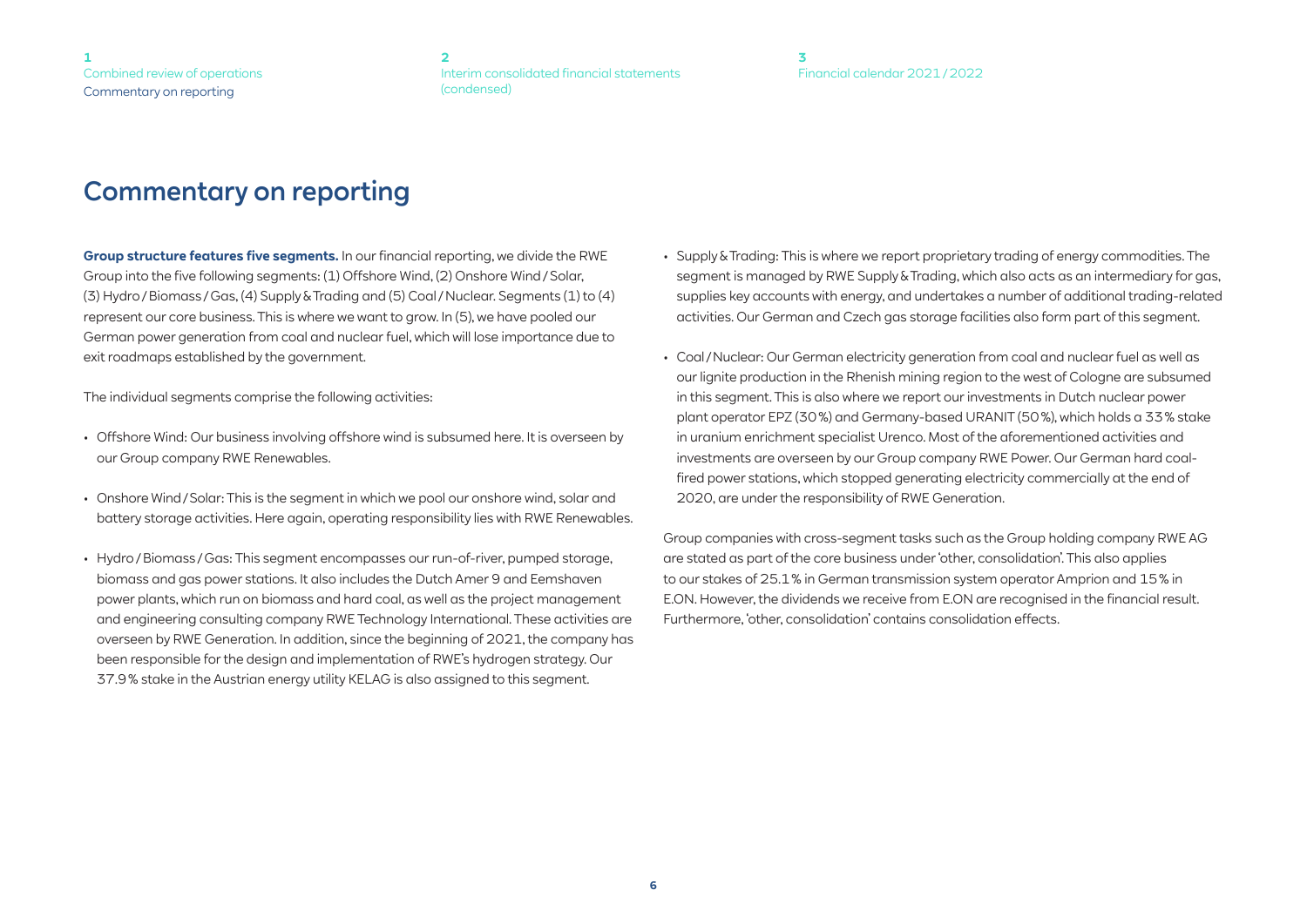#### <span id="page-6-0"></span>**[1](#page-2-0)** [Combined review of operations](#page-2-0) Commentary on reporting

**[2](#page-17-0)** [Interim consolidated financial statements](#page-17-0)  [\(condensed\)](#page-17-0)

**[3](#page-22-0)** [Financial calendar 2021 / 2022](#page-22-0)

**Changed recognition of tax benefits in the USA.** At the start of this fiscal year, we changed the accounting treatment of tax benefits we receive for US wind and solar projects. As set out on page 37 of the 2020 Annual Report, renewable energy is subsidised via tax credits in the USA. Furthermore, plant operators can benefit from accelerated depreciation, referred to as tax benefits. Until 2020, we recognised them in taxes on income. By contrast, the benefits of tax credits are considered in other operating income. For the sake of consistency, we have now taken this approach to tax benefits as well. It has a positive impact on adjusted EBITDA. To ensure comparability, we restated the prior-year figures.

**Forward-looking statements.** This interim statement contains forward-looking statements regarding the future development of the RWE Group and its companies as well as economic and political developments. These statements are assessments that we have made based on information available to us at the time this document was prepared. In the event that the underlying assumptions do not materialise or unforeseen risks arise, actual developments can deviate from the developments expected at present. Therefore, we cannot assume responsibility for the accuracy of these statements.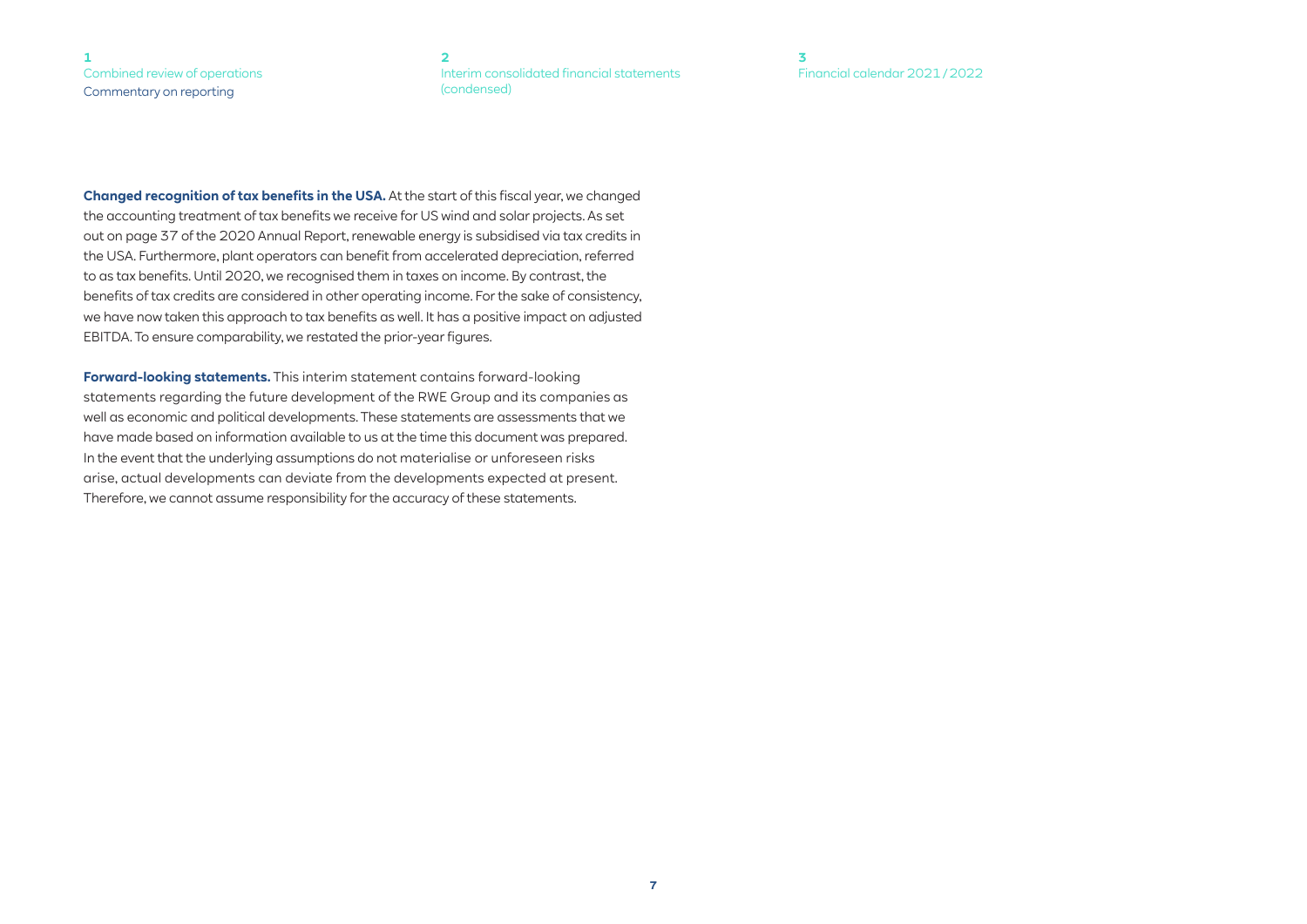## <span id="page-7-0"></span>Business performance

| <b>Power generation</b><br><b>January - March</b> |       | <b>Renewables</b> |      | Pumped storage,<br><b>batteries</b> |        | Gas                      |        | Lignite                  |       | Hard coal                |       | <b>Nuclear</b>           | Total <sup>1</sup> |        |
|---------------------------------------------------|-------|-------------------|------|-------------------------------------|--------|--------------------------|--------|--------------------------|-------|--------------------------|-------|--------------------------|--------------------|--------|
| <b>GWh</b>                                        | 2021  | 2020              | 2021 | 2020                                | 2021   | 2020                     | 2021   | 2020                     | 2021  | 2020                     | 2021  | 2020                     | 2021               | 2020   |
| <b>Offshore Wind</b>                              | 1,826 | 2,464             |      | $\overline{\phantom{0}}$            |        | $\overline{\phantom{a}}$ |        | $\overline{\phantom{0}}$ |       | $\overline{\phantom{a}}$ |       | <b>-</b>                 | 1,826              | 2,464  |
| Onshore Wind/Solar                                | 4,684 | 5,099             |      | $\overline{\phantom{a}}$            |        | $\overline{\phantom{a}}$ |        | $\overline{\phantom{0}}$ |       | $\overline{\phantom{a}}$ |       | $\overline{\phantom{a}}$ | 4,684              | 5,099  |
| Hydro/Biomass/Gas                                 | 2,263 | 1,577             | 560  | 547                                 | 15,440 | 11,571                   |        | $\overline{\phantom{0}}$ | 1,804 | 1,248                    |       | $\overline{\phantom{a}}$ | 20,085             | 14,987 |
| of which:                                         |       |                   |      |                                     |        |                          |        |                          |       |                          |       |                          |                    |        |
| Germany <sup>2</sup>                              | 560   | 596               | 560  | 547                                 | 2,108  | 1,855                    |        | $\overline{\phantom{0}}$ |       | $\overline{\phantom{a}}$ |       | $\overline{\phantom{a}}$ | 3,246              | 3,042  |
| <b>United Kingdom</b>                             | 171   | 186               |      | $\overline{\phantom{m}}$            | 9,324  | 6,124                    |        | $\overline{\phantom{0}}$ |       | $\overline{\phantom{a}}$ |       | $\overline{\phantom{a}}$ | 9,495              | 6,310  |
| <b>Netherlands</b>                                | 1,508 | 795               |      | $\overline{\phantom{a}}$            | 2,599  | 2,586                    |        | $\overline{\phantom{a}}$ | 1,804 | 1,248                    |       | $\overline{\phantom{a}}$ | 5,911              | 4,629  |
| Turkey                                            |       | -                 |      | $\sim$                              | 1,409  | 1,006                    |        | $\overline{\phantom{0}}$ |       | $\overline{\phantom{a}}$ |       | $\overline{\phantom{a}}$ | 1,409              | 1,006  |
| Coal/Nuclear <sup>2</sup>                         | 5     | $\overline{4}$    |      | $\overline{\phantom{a}}$            | 74     | 116                      | 11,987 | 8,613                    | 499   | 774                      | 5,975 | 5,566                    | 18,596             | 14,898 |
| <b>RWE Group</b>                                  | 8,778 | 9,144             | 560  | 547                                 | 15,514 | 11,687                   | 11,987 | 8,613                    | 2,303 | 2,022                    | 5,975 | 5,566                    | 45,191             | 37,448 |

1 Including production volumes not attributable to any of the energy sources mentioned (e. g. oil-fired power stations).

2 Including electricity purchases based on long-term contracts from generation assets not majority owned by RWE. In the first guarter of 2021, these purchases amounted to 583 GWh (previous year: 572 GWh) in the Hydro / Bio segment and 505 GWh (previous year: 159 GWh) in the Coal / Nuclear segment.

**Electricity generation 21 % higher year on year.** In the first quarter of 2021, the RWE Group produced 45,191 GWh of electricity, 21 % more than in the same period last year. The rise was primarily attributable to gas and coal power stations, which benefited from more favourable market conditions. A major contributing factor was that wind speeds in Northern and Central Europe, were significantly down on the high level recorded in the first quarter of 2020 and that renewable energy thus contributed less to meeting demand for electricity. This drove up utilisation of our UK gas-fired power stations and German lignite units. Our Dutch stations Eemshaven and Amer 9, which run on biomass and hard coal, increased output as well. We also posted a gain at our German nuclear power plants, the availability of which was curtailed in the first quarter of 2020 owing to outages for maintenance work.

A counteracting effect resulted from our stopping the commercial operation of our Ibbenbüren B (794 MW) and Westfalen E (764 MW) hard coal-fired power stations and the closure of our Niederaussem D (297 MW) lignite unit at the end of 2020. The contribution of wind energy to our electricity production dropped for weather-related reasons. Our offshore assets generated roughly a quarter less electricity than in the same period last year, during which we benefited from above-average wind conditions. The decline recorded by our onshore wind farms was less pronounced as we operate a large portion of our onshore capacity in the USA where wind conditions were more stable overall than in Europe.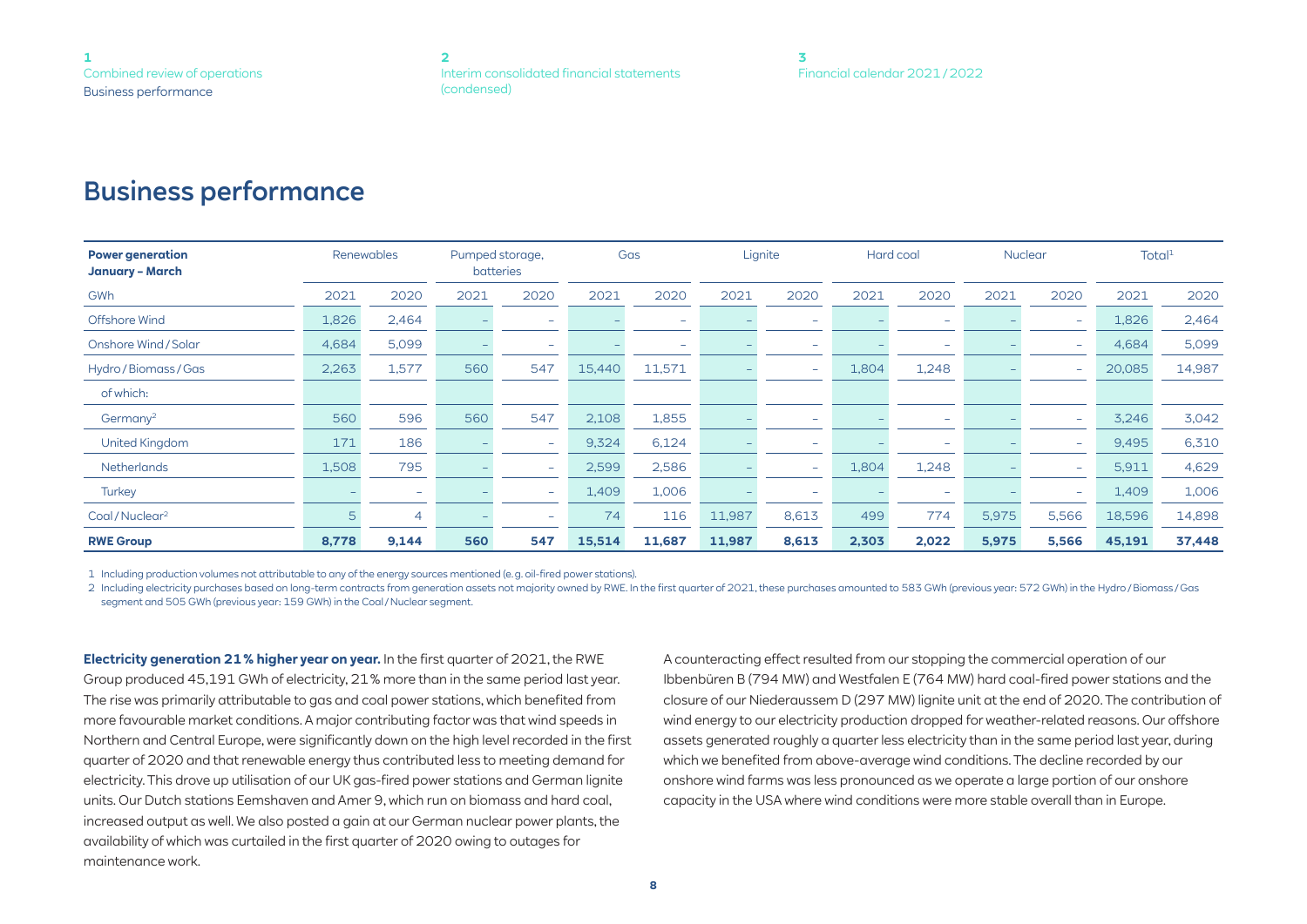#### **[2](#page-17-0)** [Interim consolidated financial statements](#page-17-0)  [\(condensed\)](#page-17-0)

**[3](#page-22-0)** [Financial calendar 2021 / 2022](#page-22-0)

<span id="page-8-0"></span>

| <b>Power generation from renewables</b><br><b>January - March</b> | Offshore Wind |                          |       | Onshore Wind             |      | Solar                    | Hydro |                          |       | <b>Biomass</b>           | <b>Total</b> |                |
|-------------------------------------------------------------------|---------------|--------------------------|-------|--------------------------|------|--------------------------|-------|--------------------------|-------|--------------------------|--------------|----------------|
| GWh                                                               | 2021          | 2020                     | 2021  | 2020                     | 2021 | 2020                     | 2021  | 2020                     | 2021  | 2020                     | 2021         | 2020           |
| Germany                                                           | 532           | 726                      | 292   | 487                      |      | $\overline{\phantom{a}}$ | 560   | 569                      |       |                          | 1,384        | 1,783          |
| United Kingdom                                                    | 1,244         | 1,670                    | 570   | 801                      |      | $\overline{\phantom{a}}$ | 69    | 78                       | 103   | 108                      | 1,986        | 2,657          |
| <b>Netherlands</b>                                                |               | $\overline{\phantom{a}}$ | 231   | 301                      |      | $\overline{\phantom{a}}$ | 3     | 4                        | 1,505 | 791                      | 1,740        | 1,096          |
| Poland                                                            |               | $\overline{\phantom{0}}$ | 260   | 352                      |      | ᆂ                        |       | $\overline{\phantom{a}}$ |       | $\overline{\phantom{m}}$ | 260          | 353            |
| Spain                                                             |               | $\overline{\phantom{0}}$ | 329   | 237                      | 18   | $\overline{\phantom{a}}$ | 8     | 13                       |       | $\overline{\phantom{m}}$ | 355          | 250            |
| Italy                                                             |               | $\overline{\phantom{0}}$ | 300   | 274                      |      | $\overline{\phantom{a}}$ |       | $\overline{\phantom{a}}$ |       | $\overline{\phantom{m}}$ | 300          | 274            |
| Sweden                                                            | 50            | 68                       | 76    | 109                      |      | $\overline{\phantom{a}}$ |       | $\overline{\phantom{a}}$ |       | $\overline{\phantom{m}}$ | 126          | 177            |
| <b>USA</b>                                                        |               | -                        | 2,446 | 2,433                    | 66   | 51                       |       | $\overline{\phantom{a}}$ |       | $\overline{\phantom{a}}$ | 2,512        | 2,484          |
| Australia                                                         |               | $\overline{\phantom{0}}$ |       | $\overline{\phantom{a}}$ | 47   | $\overline{7}$           |       | $\overline{\phantom{a}}$ |       | $\overline{\phantom{0}}$ | 47           | $\overline{7}$ |
| Rest of the world                                                 |               | $\overline{\phantom{0}}$ | 8     | 14                       | 11   | $\overline{\phantom{a}}$ | 49    | 49                       |       | $\overline{\phantom{0}}$ | 68           | 63             |
| <b>RWE Group</b>                                                  | 1,826         | 2,464                    | 4,512 | 5,008                    | 143  | 59                       | 689   | 713                      | 1,608 | 900                      | 8,778        | 9,144          |

**External revenue up 24% on prior year.** Our external revenue rose by 24% to €4,707 million (excluding natural gas tax / electricity tax). We achieved €3,997 million in revenue with our main product, electricity. This represents a gain of 18 % compared to 2020 and was driven by increased generation from our power plants, going hand in hand with stronger electricity sales by RWE Supply & Trading. Higher realised electricity prices also came to bear here. Totalling €318 million, our gas revenue more than doubled relative to the first quarter of 2020 (€148 million). RWE Supply & Trading sold much more gas than in 2020 thanks to the cool weather. Moreover, gas prices clearly exceeded the low level witnessed a year earlier.

Sustainable investors are increasingly interested in the portion of total RWE Group revenue accounted for by coal-fired generation and other coal products. In the first quarter of 2021, this share was 20 % (previous year: 21 %).

| <b>External revenue</b><br>$\epsilon$ million                    | $Jan - Mar$<br>2021 | $Jan - Mar$<br>2020 | $+/-$ | $Jan - Dec$<br>2020 |
|------------------------------------------------------------------|---------------------|---------------------|-------|---------------------|
| Offshore Wind                                                    | 98                  | 118                 | $-20$ | 332                 |
| Onshore Wind / Solar                                             | 891                 | 628                 | 263   | 1,855               |
| Hydro / Biomass / Gas                                            | 394                 | 312                 | 82    | 1,056               |
| Supply & Trading                                                 | 3,110               | 2,522               | 588   | 9,597               |
| Other                                                            | $\overline{2}$      | 2                   |       | 9                   |
| <b>Core business</b>                                             | 4,495               | 3,582               | 913   | 12,849              |
| Coal/Nuclear                                                     | 212                 | 221                 | -9    | 839                 |
| <b>RWE Group (excluding natural gas tax/</b><br>electricity tax) | 4,707               | 3,803               | 904   | 13,688              |
| Natural gas tax/electricity tax                                  | 76                  | 55                  | 21    | 208                 |
| <b>RWE Group</b>                                                 | 4,783               | 3,858               | 925   | 13,896              |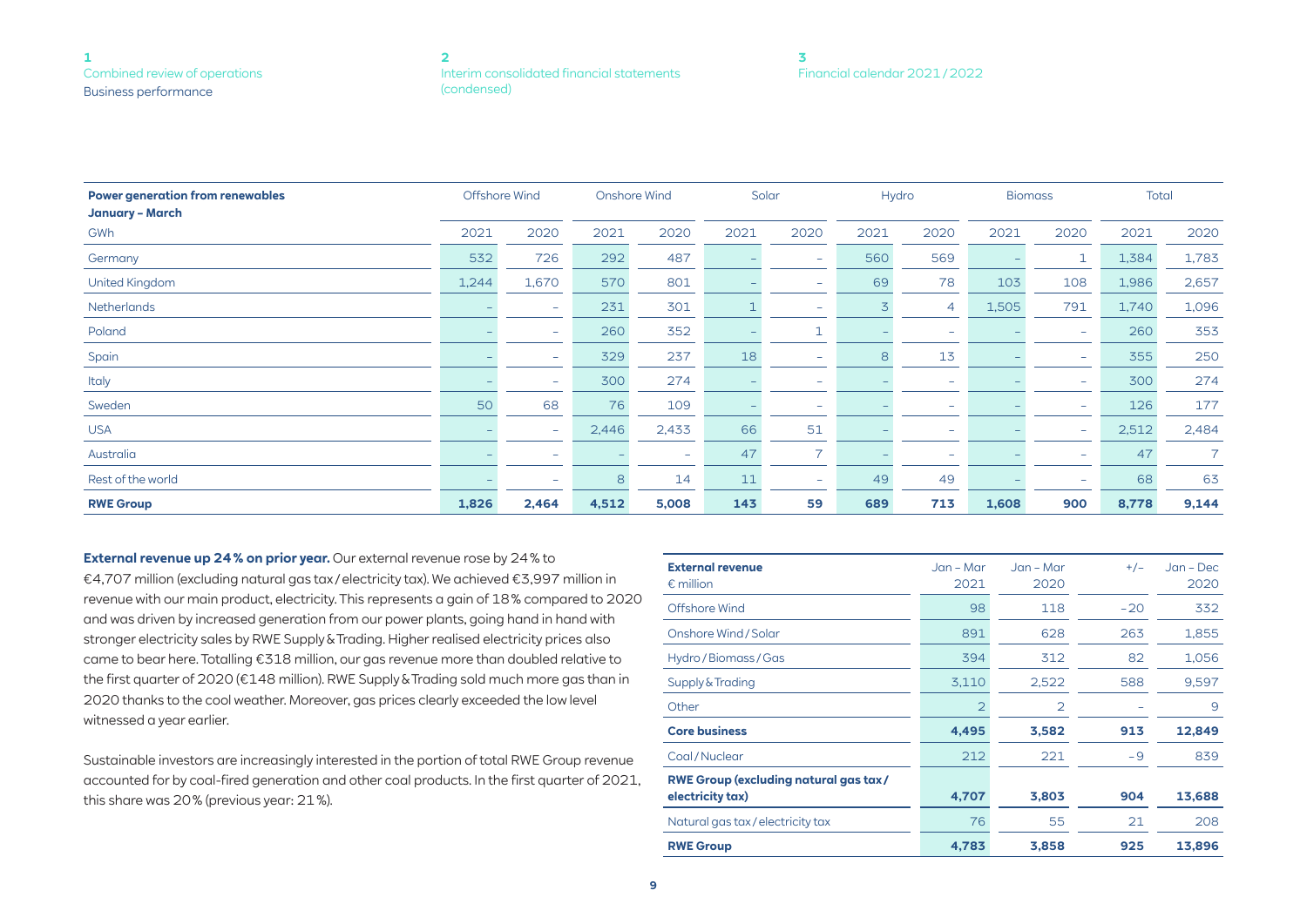#### **[2](#page-17-0)** [Interim consolidated financial statements](#page-17-0)  [\(condensed\)](#page-17-0)

#### **[3](#page-22-0)** [Financial calendar 2021 / 2022](#page-22-0)

| <b>External revenue by product</b><br>$\epsilon$ million | $Jan - Mar$<br>2021 | $Jan - Mar$<br>2020 | $+/-$  | $Jan - Dec$<br>2020 |
|----------------------------------------------------------|---------------------|---------------------|--------|---------------------|
| <b>Electricity revenue</b>                               | 3,997               | 3,393               | 604    | 11,701              |
| of which:                                                |                     |                     |        |                     |
| Offshore Wind                                            | 98                  | 118                 | $-20$  | 332                 |
| Onshore Wind / Solar                                     | 847                 | 611                 | 236    | 1,676               |
| Hydro / Biomass / Gas                                    | 286                 | 255                 | 31     | 684                 |
| Supply & Trading                                         | 2,696               | 2,350               | 346    | 8,775               |
| <b>Core business</b>                                     | 3,927               | 3,334               | 593    | 11,468              |
| Coal/Nuclear                                             | 70                  | 59                  | 11     | 233                 |
| <b>Gas revenue</b>                                       | 318                 | 148                 | 170    | 534                 |
| of which: Supply & Trading                               | 318                 | 146                 | 172    | 529                 |
| <b>Other revenue</b>                                     | 392                 | 262                 | 130    | 1,453               |
| <b>RWE Group (excluding natural gas tax/</b>             |                     |                     |        |                     |
| electricity tax)                                         | 4,707               | 3,803               | 904    | 13,688              |
|                                                          |                     |                     |        |                     |
| <b>Internal revenue</b><br>$\epsilon$ million            | $Jan - Mar$<br>2021 | Jan - Mar<br>2020   | $+/-$  | $Jan - Dec$<br>2020 |
| <b>Offshore Wind</b>                                     | 252                 | 343                 | $-91$  | 959                 |
| Onshore Wind / Solar                                     | 96                  | 86                  | 10     | 304                 |
| Hydro / Biomass / Gas                                    | 922                 | 881                 | 41     | 3,144               |
| Supply & Trading                                         | 1,617               | 1,032               | 585    | 2,778               |
| Other, consolidation                                     | $-2,328$            | $-2,115$            | $-213$ | $-6,803$            |
| <b>Core business</b>                                     | 559                 | 227                 | 332    | 382                 |

Coal / Nuclear 1,045 779 266 3,075

| <b>Adjusted EBITDA1</b><br>$\epsilon$ million | $Jan - Mar$<br>2021 | $Jan - Mar$<br>2020 | $+/-$  | $Jan - Dec$<br>2020 |
|-----------------------------------------------|---------------------|---------------------|--------|---------------------|
| Offshore Wind                                 | 297                 | 431                 | $-134$ | 1,069               |
| Onshore Wind / Solar                          | $-119$              | 221                 | $-340$ | 523                 |
| Hydro / Biomass / Gas                         | 213                 | 217                 | $-4$   | 621                 |
| Supply & Trading                              | 189                 | 170                 | 19     | 539                 |
| Other, consolidation                          | $-25$               | 3                   | $-28$  | $-25$               |
| <b>Core business</b>                          | 555                 | 1.042               | $-487$ | 2.727               |
| Coal/Nuclear                                  | 328                 | 282                 | 46     | 559                 |
| <b>RWE Group</b>                              | 883                 | 1.324               | $-441$ | 3.286               |

1 Some prior-year figures restated due to a change in the recognition of renewable tax benefits in the USA (see commentary on [page 7](#page-6-0)).

#### **Adjusted EBITDA markedly down on Q1 2020 due to negative weather effects.** In the

period under review, we achieved adjusted earnings before interest, taxes, depreciation and amortisation (adjusted EBITDA) of €883 million (previous year: €1,324 million). €555 million thereof (previous year: €1,042 million) was attributable to our core business, with the remaining €328 million (previous year: €282 million) being accounted for by the Coal / Nuclear segment. The substantial decrease in the core business was caused in part by the extraordinary charges incurred due to the worst cold snap in a century in Texas (see [page 3](#page-2-0)). This was contrasted by a repeat above-average energy trading performance.

The following developments were observed in the segments:

• Offshore Wind: Here, adjusted EBITDA totalled €297 million. This represents a considerable drop compared to the first quarter of 2020 (€431 million). This was largely because wind volumes were much lower in Northern and Central Europe than the very high level witnessed a year before. As our offshore wind farms are located in the coastal waters of the United Kingdom, Germany and Sweden, all RWE sites were affected.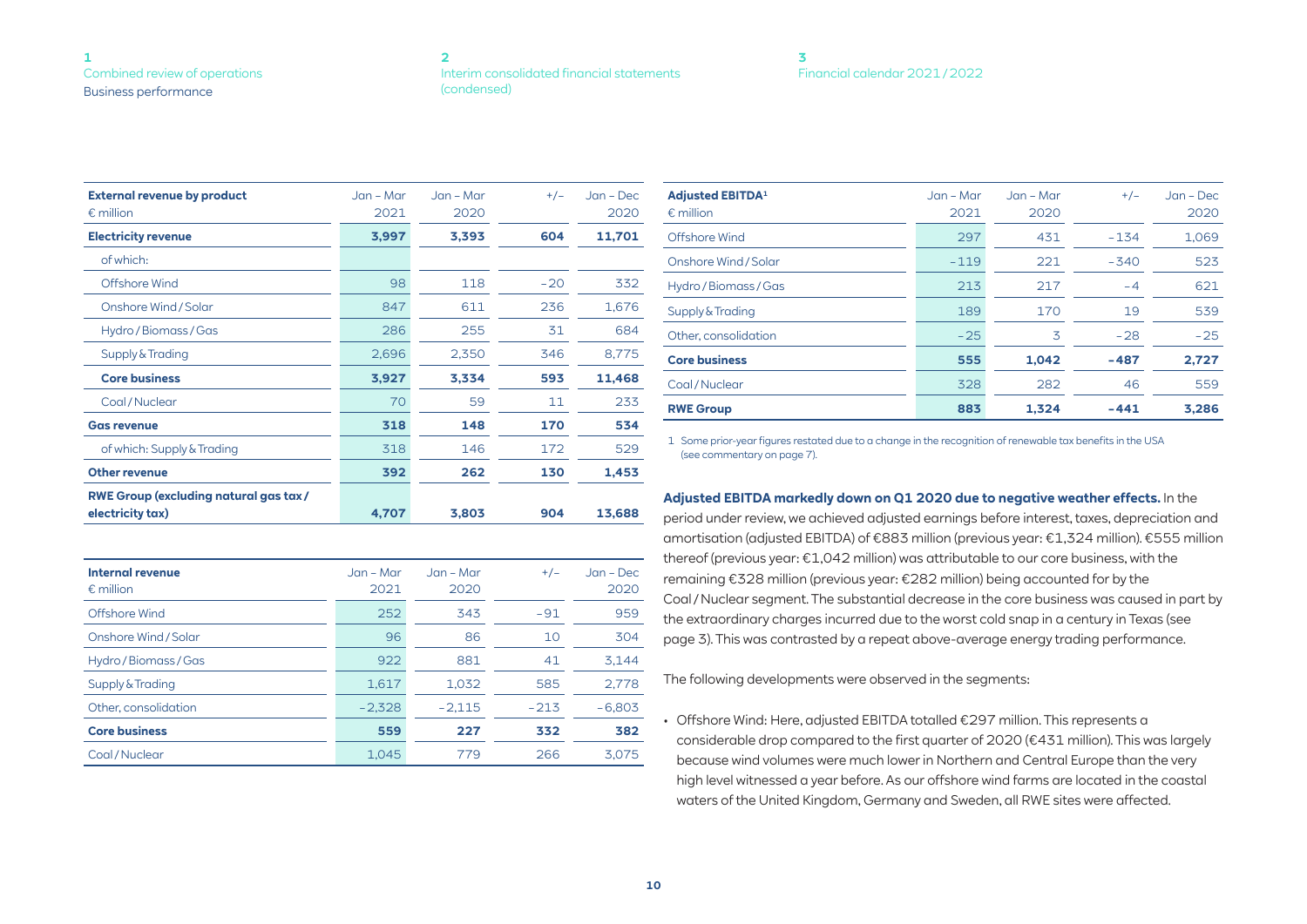#### **[2](#page-17-0)** [Interim consolidated financial statements](#page-17-0)  [\(condensed\)](#page-17-0)

#### **[3](#page-22-0)** [Financial calendar 2021 / 2022](#page-22-0)

- <span id="page-10-0"></span>• Onshore Wind / Solar: Adjusted EBITDA recorded by this segment dropped to – €119 million (previous year: €221 million). This was primarily due to the unusual cold snap in Texas, compounded by sleet, which caused wind farms to grind to a halt and forced us to meet existing supply obligations with very expensive power purchases. This led to an earnings shortfall of approximately €400 million. Further losses stemmed from unfavourable wind conditions in our Northern and Central European onshore wind locations. The capital gain on the sale of shares in the US wind farms Stella, Cranell and Raymond East had an opposing effect (see [page 4\)](#page-3-0).
- Hydro / Biomass / Gas: Here, adjusted EBITDA experienced a slight decline to €213 million (previous year: €217 million). One reason for this was that wood pellet producer Georgia Biomass, which was sold in mid-2020, stopped contributing to earnings. By contrast, the segment benefited from the slight increase in the payments we received from the British capacity market.
- Supply & Trading: At €189 million, adjusted EBITDA posted by this segment surpassed the high level achieved a year earlier (€170 million), because our trading performance was even stronger than in 2020. This was contrasted by earnings shortfalls in the gas business.
- Coal / Nuclear: Adjusted EBITDA recorded here improved to €328 million (previous year: €282 million). The main reason for this is that we realised higher wholesale margins for the generation from our lignite-fired and nuclear power stations than in 2020. We had already sold forward nearly all of the production of these plants in earlier years. However, the implementation of the German Coal Phaseout Act weighed on earnings in the first quarter of 2021.

| <b>Adjusted EBIT1</b><br>$\epsilon$ million | $Jan - Mar$<br>2021 | $Jan - Mar$<br>2020 | $+/-$  | $Jan - Dec$<br>2020 |
|---------------------------------------------|---------------------|---------------------|--------|---------------------|
| Offshore Wind                               | 203                 | 336                 | $-133$ | 697                 |
| Onshore Wind / Solar                        | $-214$              | 128                 | $-342$ | 138                 |
| Hydro / Biomass / Gas                       | 141                 | 135                 | 6      | 283                 |
| Supply & Trading                            | 178                 | 160                 | 18     | 496                 |
| Other, consolidation                        | $-25$               | $\overline{2}$      | $-27$  | $-25$               |
| <b>Core business</b>                        | 283                 | 761                 | $-478$ | 1.589               |
| Coal/Nuclear                                | 265                 | 206                 | 59     | 234                 |
| <b>RWE Group</b>                            | 548                 | 967                 | $-419$ | 1.823               |

1 Some prior-year figures restated due to a change in the recognition of renewable tax benefits in the USA (see commentary on [page 7](#page-6-0)).

**Adjusted EBIT drops to €548 million.** In the first quarter of 2021, adjusted EBIT totalled €548 million (previous year: €967 million). This figure differs from adjusted EBITDA in that it does not include operating depreciation and amortisation, which amounted to €335 million in the period being reviewed (previous year: €357 million).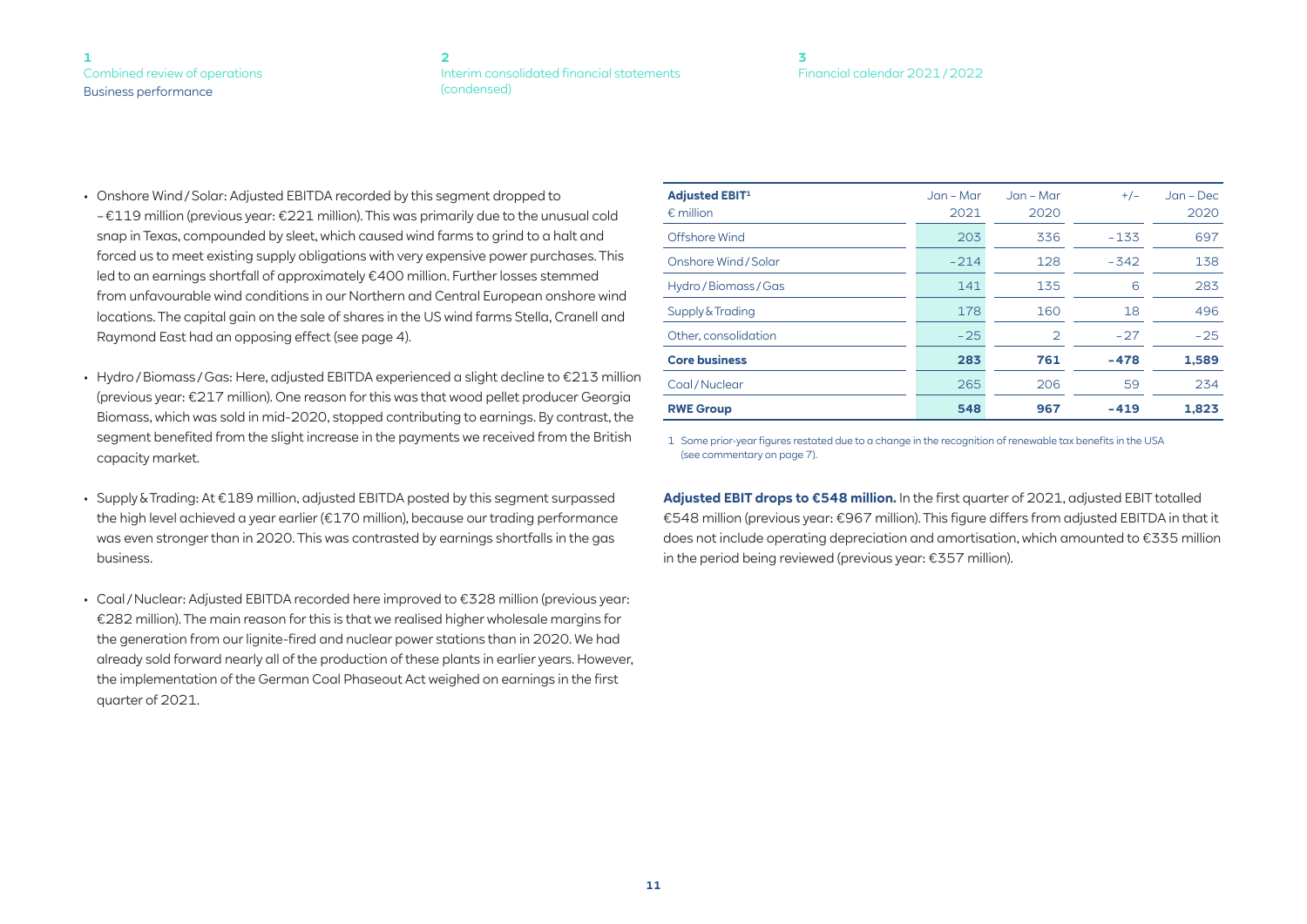#### **[2](#page-17-0)** [Interim consolidated financial statements](#page-17-0)  [\(condensed\)](#page-17-0)

#### **[3](#page-22-0)** [Financial calendar 2021 / 2022](#page-22-0)

| Reconciliation to net income <sup>1</sup><br>$\epsilon$ million | Jan – Mar<br>2021 | Jan – Mar<br>2020 | $+/-$  | $Jan - Dec$<br>2020 |
|-----------------------------------------------------------------|-------------------|-------------------|--------|---------------------|
| <b>Adjusted EBITDA</b>                                          | 883               | 1.324             | $-441$ | 3,286               |
| Operating depreciation, amortisation and<br>impairment losses   | $-335$            | $-357$            | 22     | $-1,463$            |
| <b>Adjusted EBIT</b>                                            | 548               | 967               | $-419$ | 1,823               |
| Non-operating result                                            | $-17$             | 426               | $-443$ | $-104$              |
| <b>Financial result</b>                                         | 96                | $-367$            | 463    | $-454$              |
| <b>Income from continuing operations</b>                        |                   |                   |        |                     |
| before tax                                                      | 627               | 1,026             | $-399$ | 1,265               |
| Taxes on income                                                 | 283               | $-313$            | 596    | $-376$              |
| <b>Income from continuing operations</b>                        | 910               | 713               | 197    | 889                 |
| Income from discontinued operations                             |                   | 30                | $-30$  | 221                 |
| <b>Income</b>                                                   | 910               | 743               | 167    | 1,110               |
| of which:                                                       |                   |                   |        |                     |
| Non-controlling interests                                       | 15                | 26                | $-11$  | 59                  |
| Net income/income attributable<br>to RWE AG shareholders        | 895               | 717               | 178    | 1.051               |

1 Some prior-year figures restated due to a change in the recognition of renewable tax benefits in the USA (see commentary on [page 7\)](#page-6-0).

#### **Reconciliation to net income: exceptional effects overshadow operating performance.**

The reconciliation from adjusted EBIT to net income was characterised by one-off effects, which had a positive net impact. This led to an increase in net income despite the operating burdens. We have presented the development of the items in the reconciliation statement hereinafter.

| Non-operating result <sup>1</sup><br>$\epsilon$ million                | Jan – Mar<br>2021 | Jan – Mar<br>2020 | $+/-$          | $Jan - Dec$<br>2020 |
|------------------------------------------------------------------------|-------------------|-------------------|----------------|---------------------|
| Disposal result                                                        | 3                 | $-1$              | $\overline{A}$ | 13                  |
| Effects on income from the valuation<br>of derivatives and inventories | $-48$             | 430               | $-478$         | 1,886               |
| Other                                                                  | 28                | $-3$              | 31             | $-2.003$            |
| <b>Non-operating result</b>                                            | - 17              | 426               | $-443$         | $-104$              |

1 Some prior-year figures restated due to a change in the recognition of renewable tax benefits in the USA (see commentary on [page 7](#page-6-0)).

The non-operating result, in which we recognise certain one-off effects which are not related to operations or to the period being reviewed, totalled – €17 million, considerably down on the prior-year figure (€426 million). The decline was primarily attributable to the 'effects on income from the valuation of derivatives and inventories' line item. This is where we recognise temporary gains and losses due to the fact that, pursuant to IFRS, financial instruments used to hedge price risks are accounted for at fair value at the corresponding balance-sheet date, whereas the hedged underlying transactions are only recognised as a profit or loss when they are realised. In the reporting period, this imbalance resulted in a loss after a substantial gain a year earlier.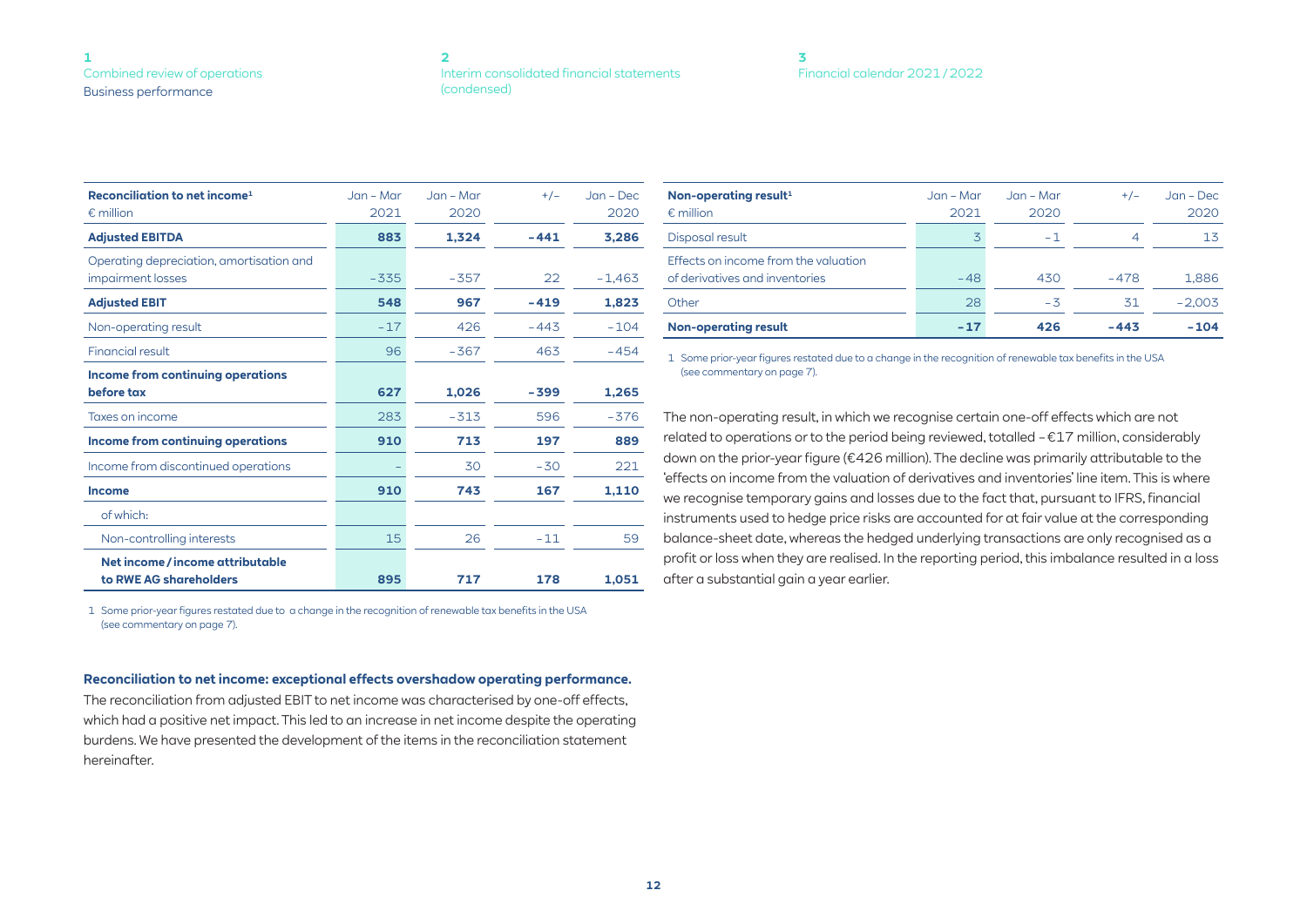| Interim consolidated financial statements |
|-------------------------------------------|
| (condensed)                               |

#### **[3](#page-22-0)** [Financial calendar 2021 / 2022](#page-22-0)

| <b>Financial result</b><br>$\epsilon$ million        | $Jan - Mar$<br>2021 | Jan – Mar<br>2020 | $+/-$ | $Jan - Dec$<br>2020 |
|------------------------------------------------------|---------------------|-------------------|-------|---------------------|
| Interest income                                      | 16                  | 35                | $-19$ | 283                 |
| Interest expenses                                    | $-88$               | $-86$             | $-2$  | $-296$              |
| <b>Net interest</b>                                  | $-72$               | $-51$             | $-21$ | $-13$               |
| Interest accretion to non-current provisions         | $-29$               | $-114$            | 85    | $-255$              |
| of which: interest accretion<br>to mining provisions | $-17$               | $-100$            | 83    | $-186$              |
| Other financial result                               | 197                 | $-202$            | 399   | $-186$              |
| <b>Financial result</b>                              | 96                  | $-367$            | 463   | $-454$              |

Our financial result totalled €96 million. This represents an improvement of €463 million compared to the first quarter of 2020. Its components changed as follows:

- Net interest declined by €21 million to – €72 million. One reason for this was that we sold a substantial volume of marketable securities in 2020 and therefore realised lower interest income.
- The interest accretion to non-current provisions reduced income by €29 million. The charges in the first quarter of 2020 were much higher (– €114 million) because we lowered the discount rate used to calculate mining provisions and the resulting increase in the present value of the obligations was thus in part recognised as an expense in the interest accretion. There was no material effect of this kind in the first quarter of 2021.

• The 'other financial result' advanced by €399 million to €197 million, mainly due to interest claims relating to a tax refund for earlier years. The non-recurrence of a negative one-off effect in the first quarter of 2020 also had a positive impact: due to the turmoil on the financial markets caused by the coronavirus pandemic, we suffered significant losses on investments in securities in March 2020.

Our income from continuing operations before tax totalled €627 million (previous year: €1,026 million). Under 'taxes on income', we have recognised a positive contribution to earnings of €283 million, which can be traced back to the aforementioned tax refund. A year before, we took a high tax charge of €313 million, in part because we had to write down deferred tax assets.

There was no income from discontinued operations in the period under review. In the first quarter of 2020, we disclosed an amount of €30 million, which was attributable to our stake in Slovak energy utility VSE. The shareholding was sold to E.ON in August 2020.

Non-controlling interests in income amounted to €15 million (previous year: €26 million).

The RWE Group's net income totalled €895 million (previous year: €717 million). This corresponds to earnings per share of €1.32 (previous year: €1.17). The number of RWE shares outstanding, which is the basis for calculating this key figure, was 676.2 million. It rose by 61.5 million as a result of the capital increase implemented in August 2020.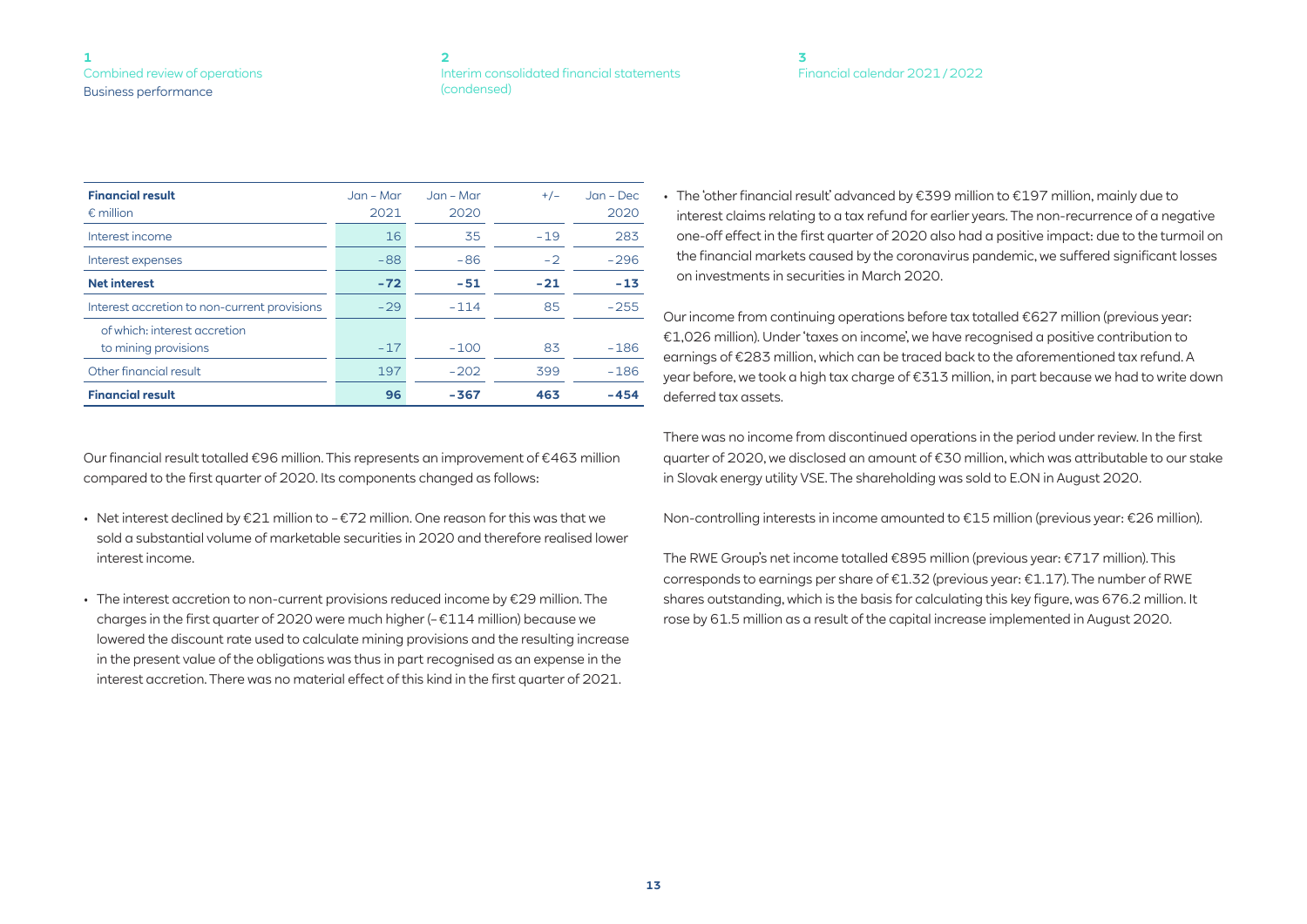| - 2 |                                           |
|-----|-------------------------------------------|
|     | Interim consolidated financial statements |
|     | (condensed)                               |

| <b>Reconciliation to adjusted net income</b><br><b>January - March 2021</b><br>$\epsilon$ million | Original<br>figures | Adjustment | Adjusted<br>figures |
|---------------------------------------------------------------------------------------------------|---------------------|------------|---------------------|
| <b>Adjusted EBIT</b>                                                                              | 548                 |            | 548                 |
| Non-operating result                                                                              | $-17$               | 17         |                     |
| <b>Financial result</b>                                                                           | 96                  | $-226$     | $-130$              |
| Income from continuing operations before tax                                                      | 627                 | $-209$     | 418                 |
| Taxes on income                                                                                   | 283                 | $-346$     | $-63$               |
| <b>Income</b>                                                                                     | 910                 | $-555$     | 355                 |
| of which:                                                                                         |                     |            |                     |
| Non-controlling interests                                                                         | 15                  |            | 15                  |
| Net income / income attributable<br>to RWE AG shareholders                                        | 895                 | $-555$     | 340                 |

| Capital expenditure on property, plant<br>and equipment and on intangible assets $1$<br>$\epsilon$ million | $Jan - Mar$<br>2021 | $Jan - Mar$<br>2020 | $+/-$          | $Jan - Dec$<br>2020 |
|------------------------------------------------------------------------------------------------------------|---------------------|---------------------|----------------|---------------------|
| Offshore Wind                                                                                              | 712                 | 159                 | 553            | 756                 |
| Onshore Wind / Solar                                                                                       | 234                 | 220                 | 14             | 1,154               |
| Hydro / Biomass / Gas                                                                                      | 15                  | 37                  | $-22$          | 153                 |
| Supply & Trading                                                                                           | 9                   | 10                  | $-1$           | 43                  |
| Other, consolidation                                                                                       |                     | 1                   | $-1$           |                     |
| <b>Core business</b>                                                                                       | 970                 | 427                 | 543            | 2,106               |
| Coal/Nuclear                                                                                               | 41                  | 39                  | $\overline{2}$ | 183                 |
| <b>RWE Group</b>                                                                                           | 1,011               | 466                 | 545            | 2,285 <sup>2</sup>  |

1 Table only shows cash investments.

2 Including a −€4 million consolidation effect between the core business and the Coal/Nuclear segment.

**Adjusted net income drops to €340 million.** Adjusted EBITDA amounted to €340 million (previous year: €614 million). We calculated it by deducting the non-operating result as well as major special items in the financial result from net income according to IFRS. Instead of the actual tax rate, we used a rate of 15 %, in line with the tax burden expected over the medium term. The decline in adjusted net income compared to 2020 was primarily due to the burdens in the Onshore Wind / Solar segment, on which we report on [page 11](#page-10-0).

| Capital expenditure on financial assets $1$<br>$\epsilon$ million | Jan – Mar<br>2021 | Jan - Mar<br>2020 | $+/-$  | $Jan - Dec$<br>2020 |
|-------------------------------------------------------------------|-------------------|-------------------|--------|---------------------|
| Offshore Wind                                                     | 12                |                   | 12     | 520                 |
| Onshore Wind / Solar                                              | 5                 | 6                 | $-1$   | 408                 |
| Hydro / Biomass / Gas                                             | 5                 | 118               | $-113$ | 115                 |
| Supply & Trading                                                  | 4                 |                   | 3      | 18                  |
| Other, consolidation                                              |                   |                   | $-1$   | 11                  |
| <b>Core business</b>                                              | 26                | 126               | $-100$ | 1,072               |
| Coal/Nuclear                                                      |                   |                   |        |                     |
| <b>RWE Group</b>                                                  | 26                | 126               | $-100$ | 1,073               |

1 Table only shows cash investments.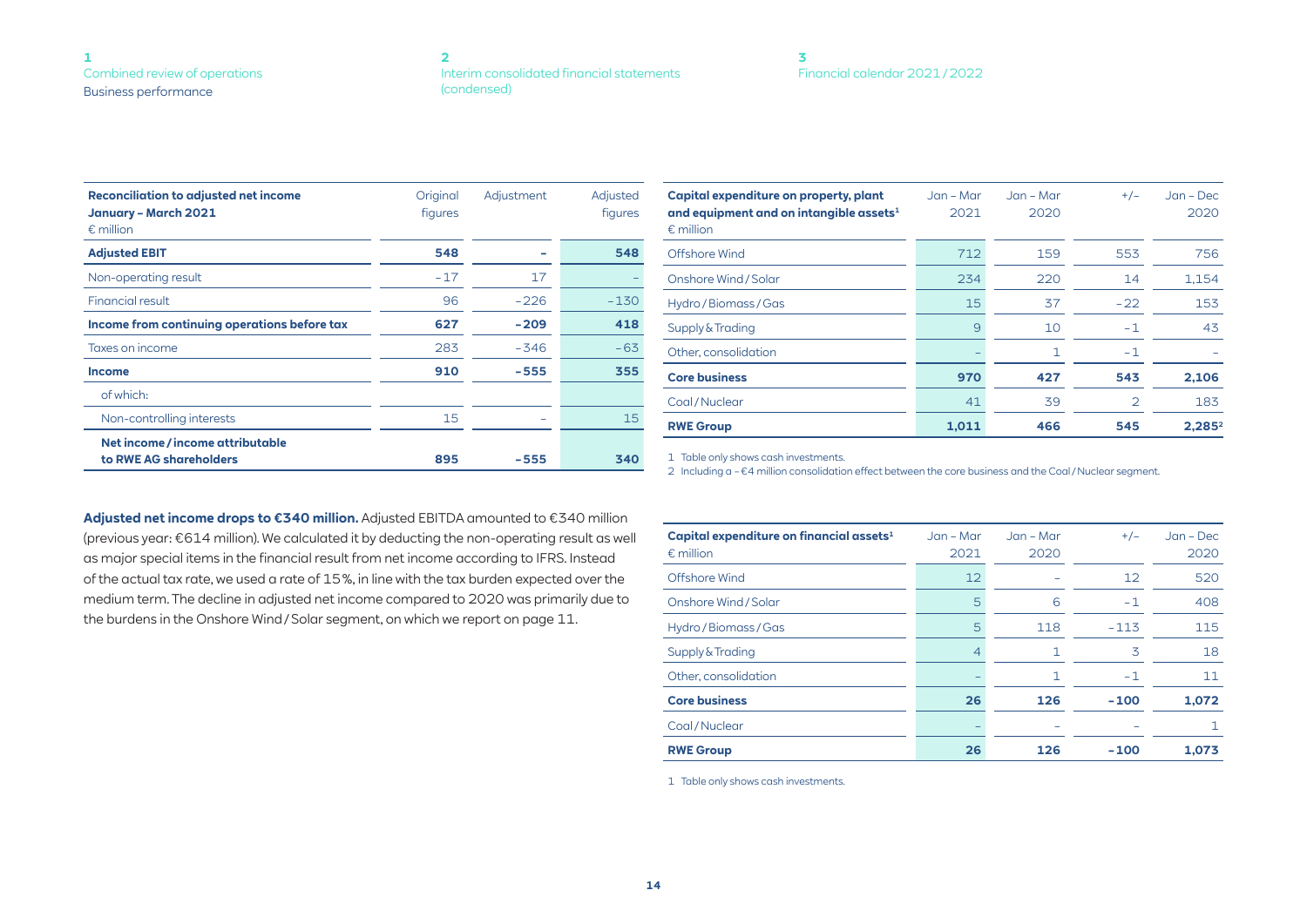#### **[2](#page-17-0)** [Interim consolidated financial statements](#page-17-0)  [\(condensed\)](#page-17-0)

#### **[3](#page-22-0)** [Financial calendar 2021 / 2022](#page-22-0)

#### **Capital expenditure on property, plant and equipment much higher than in 2020.** We

invested €1,037 million in the first quarter of 2021 (previous year: €592 million). A total of 93 % of this capital spending was dedicated to the Offshore Wind and Onshore Wind / Solar segments. We spent €1,011 million on property, plant and equipment as well as intangible assets, more than twice the expenditure in the same quarter last year (€466 million). The single-largest capex project was the construction of the Triton Knoll wind farm in the UK North Sea, which on completion in 2022 will have a total installed capacity of 857 MW. The option fee paid in advance to The Crown Estate, which is explained on [page 3](#page-2-0), also contributed to the high capex level. Our capital spending on financial assets amounted to €26 million. This was much less than last year's corresponding figure (€126 million), which was significantly affected by the acquisition of the King's Lynn gas-fired power station in the United Kingdom.

**Operating cash flow improved substantially.** Our continuing operations generated cash flows of €1,596 million as opposed to – €1,202 million in the same period last year. The significant improvement was due to transactions reflected in the change in working capital. Cash inflows from variation margins relating to electricity, raw material and  $CO<sub>2</sub>$  certificate forwards came to bear in particular. By contrast, such transactions led to major cash outflows a year ago. The reduction of inventories also contributed to the rise in operating cash flow.

Investing activities of our continuing operations resulted in cash outflows of €210 million (previous year: cash inflow of €538 million). This was mainly due to our capital expenditure on property, plant and equipment as well as on financial assets. Furthermore, we increased plan assets used to meet pension obligations by €1.1 billion. This was contrasted by proceeds from the sale of marketable securities and of stakes in the US wind farms Stella, Cranell and Raymond East.

Financing activities of continuing operations led to a net cash inflow of €144 million (previous year: €275 million). In the reporting period, cash flows from the redemption and issuance of financial debt roughly offset each other. Dividends and capital repayments to co-owners of fully consolidated RWE companies totalled €32 million.

As a result of the developments presented above, our cash and cash equivalents rose by €1,565 million.

Free cash flow totalled €881 million, clearly exceeding the negative prior-year figure  $(-61,753$  million), and reflecting the much higher operating cash flows.

| Cash flow statement <sup>1</sup><br>$\epsilon$ million                                                     | Jan – Mar<br>2021 | $Jan - Mar$<br>2020 | $+/-$  | $Jan - Dec$<br>2020 |
|------------------------------------------------------------------------------------------------------------|-------------------|---------------------|--------|---------------------|
| <b>Funds from operations</b>                                                                               | 1,329             | 1,076               | 253    | 4,108               |
| Change in working capital                                                                                  | 267               | $-2,278$            | 2,545  | 17                  |
| <b>Cash flows from operating activities</b><br>of continuing operations                                    | 1,596             | $-1,202$            | 2,798  | 4,125               |
| <b>Cash flows from investing activities</b><br>of continuing operations                                    | $-210$            | 538                 | $-748$ | $-4.278$            |
| <b>Cash flows from financing activities</b><br>of continuing operations                                    | 144               | 275                 | $-131$ | 1,769               |
| Effects of changes in foreign exchange<br>rates and other changes in value on cash<br>and cash equivalents | 35                | $-10$               | 45     | $-34$               |
| Total net changes in cash and<br>cash equivalents                                                          | 1,565             | $-399$              | 1.964  | 1.582               |
| Cash flows from operating activities<br>of continuing operations                                           | 1,596             | $-1,202$            | 2,798  | 4,125               |
| Minus capital expenditure                                                                                  | $-1,037$          | $-592$              | $-445$ | $-3.358$            |
| Plus proceeds from divestitures /<br>asset disposals                                                       | 322               | 41                  | 281    | 365                 |
| <b>Free cash flow</b>                                                                                      | 881               | $-1,753$            | 2,634  | 1,132               |

1 All items solely relate to continuing operations; some prior-year figures restated due to a change in the recognition of renewable tax benefits in the USA (see commentary on [page 7\)](#page-6-0).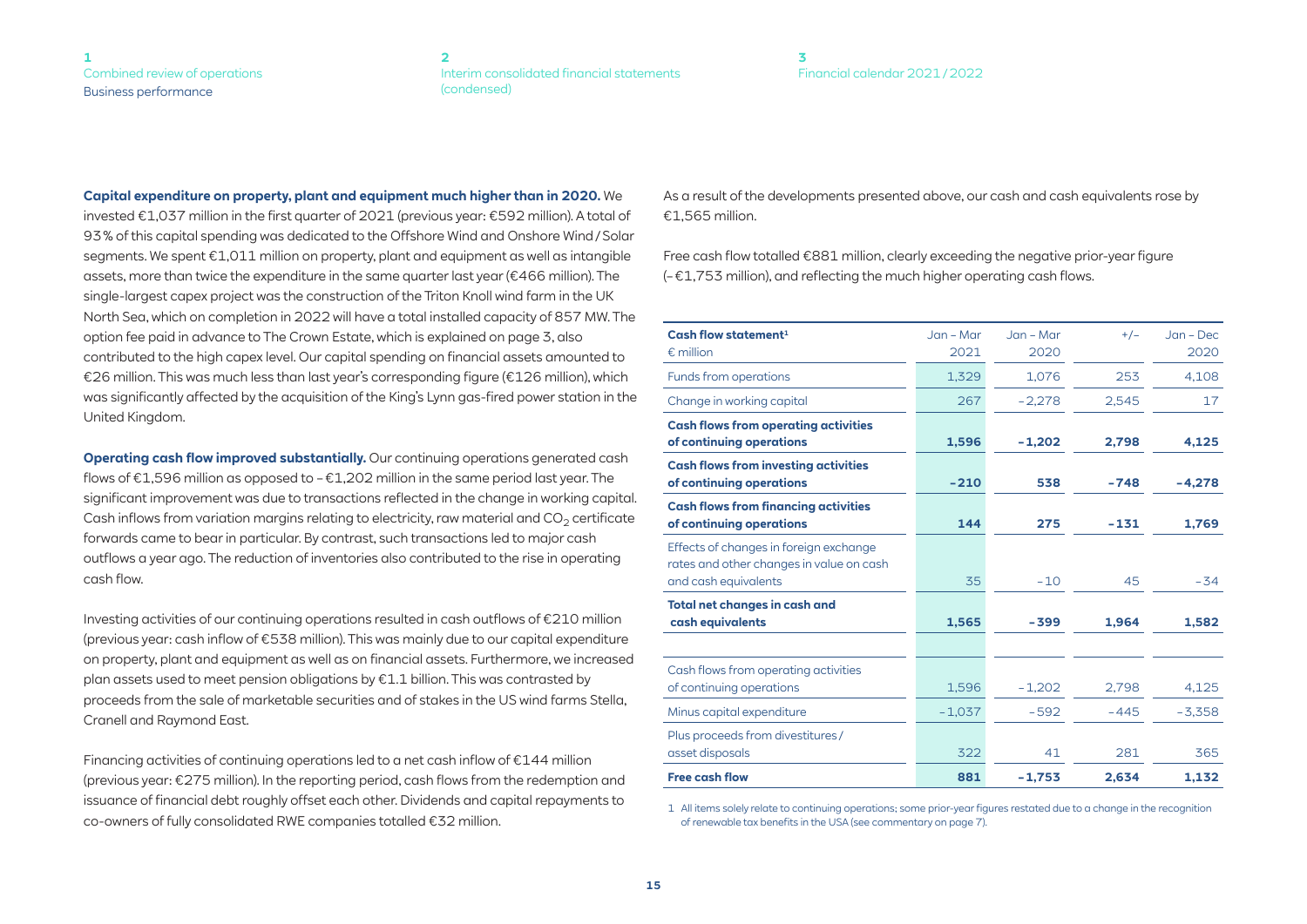| Interim consolidated financial statements |
|-------------------------------------------|
| (condensed)                               |

#### **[3](#page-22-0)** [Financial calendar 2021 / 2022](#page-22-0)

| <b>Net debt</b><br>$\epsilon$ million                                   | 31 Mar 2021 | 31 Dec 2020 | $+/-$    |
|-------------------------------------------------------------------------|-------------|-------------|----------|
| Cash and cash equivalents                                               | 6,339       | 4.774       | 1.565    |
| Marketable securities <sup>1</sup>                                      | 3,099       | 4,517       | $-1,418$ |
| Other financial assets                                                  | 2,556       | 2.507       | 49       |
| <b>Financial assets</b>                                                 | 11,994      | 11,798      | 196      |
| Bonds, other notes payable, bank debt,<br>commercial paper              | 2,743       | 2,160       | 583      |
| Hedging of bond currency risk                                           | 19          | 31          | $-12$    |
| Other financial liabilities                                             | 2,889       | 3,038       | $-149$   |
| <b>Financial liabilities</b>                                            | 5,651       | 5,229       | 422      |
| Minus 50% of the hybrid capital recognised as debt                      | $-279$      | $-278$      | $-1$     |
| <b>Net financial assets</b><br>(including correction of hybrid capital) | 6,622       | 6,847       | $-225$   |
| Provisions for pensions and similar obligations                         | 2,161       | 3.864       | $-1,703$ |
| Surplus of plan assets over benefit obligations                         | $-191$      | $-172$      | $-19$    |
| Provisions for nuclear waste management                                 | 6,397       | 6,451       | $-54$    |
| Provisions for dismantling wind farms                                   | 1,076       | 1,136       | $-60$    |
| <b>Net debt</b>                                                         | 2,821       | 4,432       | $-1,611$ |

1 Excludes our 15 % stake in E.ON because our mining provisions and the assets covering them are disregarded when calculating net debt.

**Net debt drops to €2.8 billion.** As of 31 March 2021, our net debt totalled €2,821 million. It decreased by €1,611 million compared to the amount on our books as of 31 December 2020. The positive free cash flow played an important role. Another debt-reducing effect came from the market-driven increase in the discount rates we use to calculate the present value of pension obligations. This resulted in a decline in provisions for pensions. By contrast, the €1.1 billion funding of the plan assets we use to meet pension obligations did not affect net debt because this caused our provisions for pensions and financial assets to decrease to the same extent.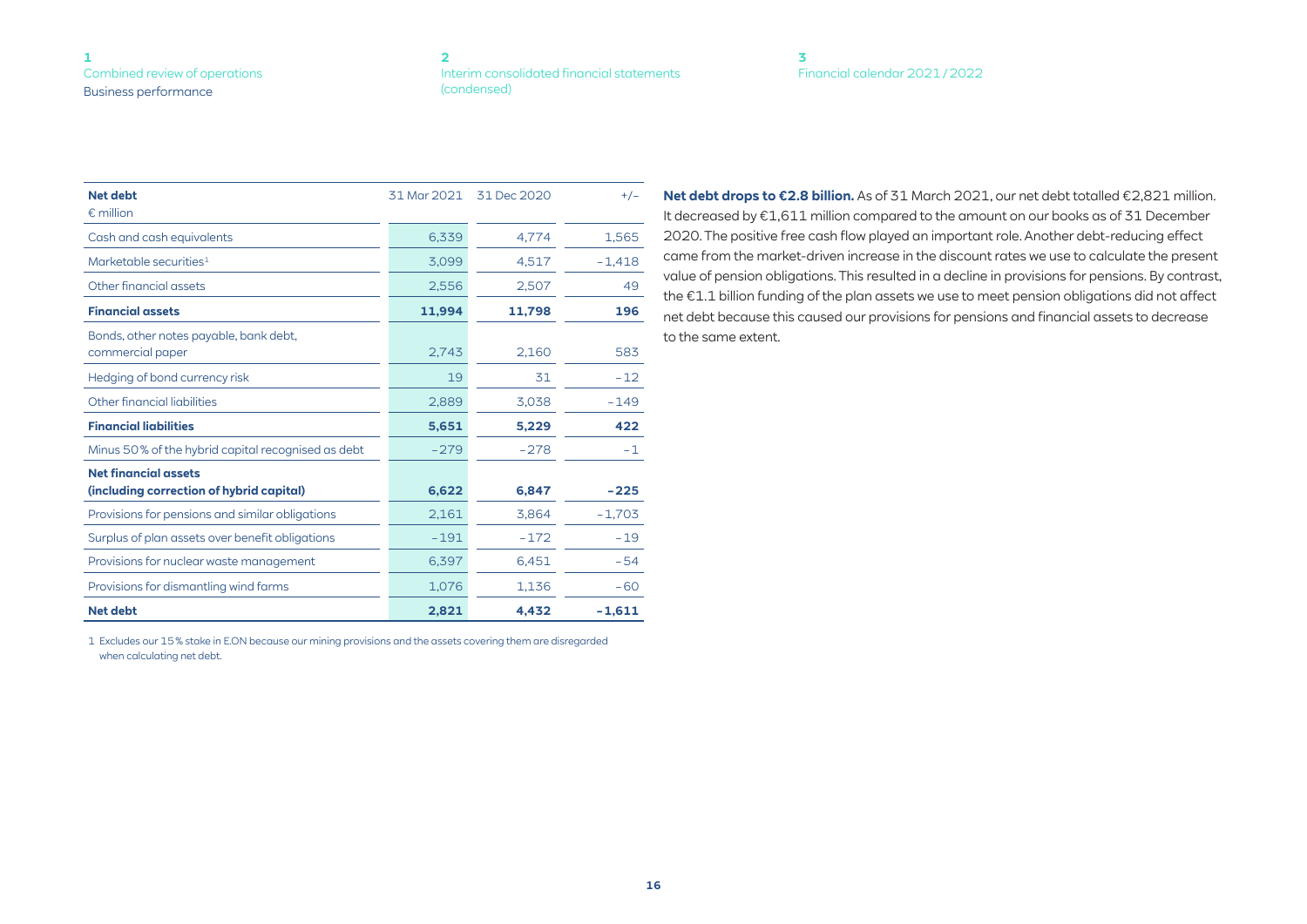#### **[2](#page-17-0)** [Interim consolidated financial statements](#page-17-0)  [\(condensed\)](#page-17-0)

**[3](#page-22-0)** [Financial calendar 2021 / 2022](#page-22-0)

# <span id="page-16-0"></span>Outlook for 2021

**RWE Group confirms earnings forecast.** We uphold the earnings forecast for the current year, which we published in March 2021 (see pages 67 et seq. of the 2020 Annual Report). We anticipate satisfactory income, but our core business will probably fall significantly short of last year. The main reason is the charges incurred due to the extreme weather conditions in Texas in mid-February (see [page 3\)](#page-2-0). Provided that wind conditions are normal during the remainder of the year, utilisation of our wind farms will be down on 2020. In addition, we expect income from energy trading to fall short of the high level achieved last year. By contrast, outside of our core business, we will benefit from higher margins that we achieved from forward sales of production from our lignite and nuclear power stations. The coronavirus pandemic is unlikely to have a material impact on our earnings.

We expect the Group to post adjusted EBITDA of between €2,650 million and €3,050 million (previous year: €3,286 million). An estimated €1,800 million to €2,200 million (previous year: €2,727 million) thereof will come from the core business. With expected operating depreciation and amortisation of about €1,500 million, the Group's adjusted EBIT should be within the range of €1,150 million to €1,550 million (previous year: €1,823 million). Adjusted net income, which excludes special items, is expected to total between €750 million and €1,100 million. These ranges are unchanged from our March outlook. We also maintain the earnings outlook at segment level.

**Capital expenditure on property, plant and equipment up on 2020.** We also uphold our forecast in relation to capital spending. Capital expenditure on property, plant and equipment and intangible assets will be much higher than in 2020 (€2,285 million). A substantial amount of funds will be spent on the construction of the offshore wind farms Triton Knoll and Sofia in the UK North Sea and Kaskasi near Heligoland. Other focal points of investment are onshore wind and solar projects in the USA and Europe. We plan to invest €200 million to €300 million outside of the core business in the Coal / Nuclear segment. This expenditure has primarily been earmarked to maintain our power plants and opencast mines.

| <b>Forecast</b><br>$\epsilon$ million | $2020$ actual <sup>1</sup> | Outlook for 2021 |
|---------------------------------------|----------------------------|------------------|
| <b>Adjusted EBITDA</b>                | 3,286                      | $2,650 - 3,050$  |
| of which:                             |                            |                  |
| Core business                         | 2,727                      | $1,800 - 2,200$  |
| of which:                             |                            |                  |
| Offshore Wind                         | 1,069                      | $1,050 - 1,250$  |
| Onshore Wind / Solar                  | 523                        | $50 - 250$       |
| Hydro / Biomass / Gas                 | 621                        | $500 - 600$      |
| Supply & Trading                      | 539                        | $150 - 350$      |
| Coal/Nuclear                          | 559                        | $800 - 900$      |
| <b>Adjusted EBIT</b>                  | 1,823                      | $1,150 - 1,550$  |
| Adjusted net income                   | 1,257                      | $750 - 1,100$    |

1 Some prior-year figures restated due to a change in the recognition of renewable tax benefits in the USA (see commentary on [page 7](#page-6-0)).

**Leverage factor: RWE will remain below 3.0 cap.** An important indicator of our financial strength is the ratio of net debt to adjusted EBITDA of the core business, also referred to as the leverage factor. We set the upper limit for the leverage factor at 3.0, which we also expect to comply with in 2021.

**Dividend target: €0.90 per share.** The Executive Board of RWE AG aims to pay a dividend of €0.90 per share for fiscal 2021. This represents an increase of €0.05 relative to the dividend for 2020. The reasons for the planned rise are the bright medium and long-term earnings prospects of our core business.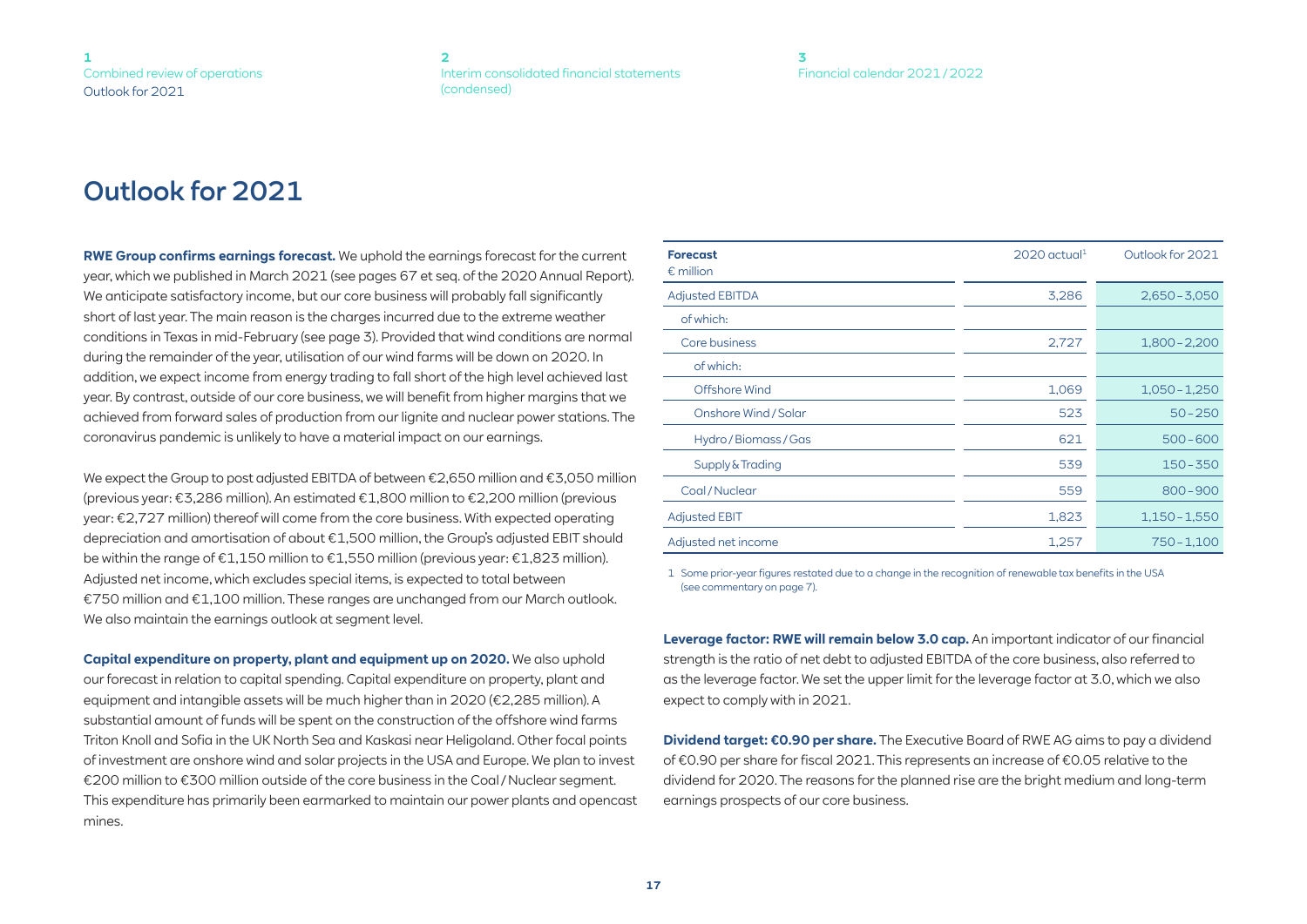**2** Interim consolidated financial statements (condensed) Income statement

**[3](#page-22-0)** [Financial calendar 2021 / 2022](#page-22-0)

# <span id="page-17-0"></span>Interim consolidated financial statements (condensed)

Income statement

| $\epsilon$ million                                                | Jan - Mar 2021 | Jan - Mar 2020 <sup>1</sup> |
|-------------------------------------------------------------------|----------------|-----------------------------|
| Revenue (including natural gas tax / electricity tax)             | 4,783          | 3,858                       |
| Natural gas tax/electricity tax                                   | $-76$          | $-55$                       |
| Revenue <sup>2</sup>                                              | 4,707          | 3,803                       |
| Cost of materials                                                 | $-3,562$       | $-2,064$                    |
| Staff costs                                                       | $-580$         | $-571$                      |
| Depreciation, amortisation and impairment losses                  | $-356$         | $-358$                      |
| Other operating result                                            | 231            | 471                         |
| Income from investments accounted for using the equity method     | 86             | 110                         |
| Other income from investments                                     | 5              | $\overline{2}$              |
| <b>Financial income</b>                                           | 726            | 439                         |
| Finance costs                                                     | $-630$         | $-806$                      |
| Income from continuing operations before tax                      | 627            | 1,026                       |
| Taxes on income                                                   | 283            | $-313$                      |
| <b>Income from continuing operations</b>                          | 910            | 713                         |
| Income from discontinued operations                               |                | 30                          |
| <b>Income</b>                                                     | 910            | 743                         |
| of which: non-controlling interests                               | 15             | 26                          |
| of which: net income / income attributable to RWE AG shareholders | 895            | 717                         |
| Basic and diluted earnings per share in €                         | 1.32           | 1.17                        |
| of which: from continuing operations in $\epsilon$                | 1.32           | 1.14                        |
| of which: from discontinued operations in €                       |                | 0.03                        |

1 Some prior-year figures restated due to a retroactive change in the recognition of renewable tax benefits in the USA (see commentary on [page 7](#page-6-0)).

2 A presentation of revenue by segment can be found on [page 9.](#page-8-0)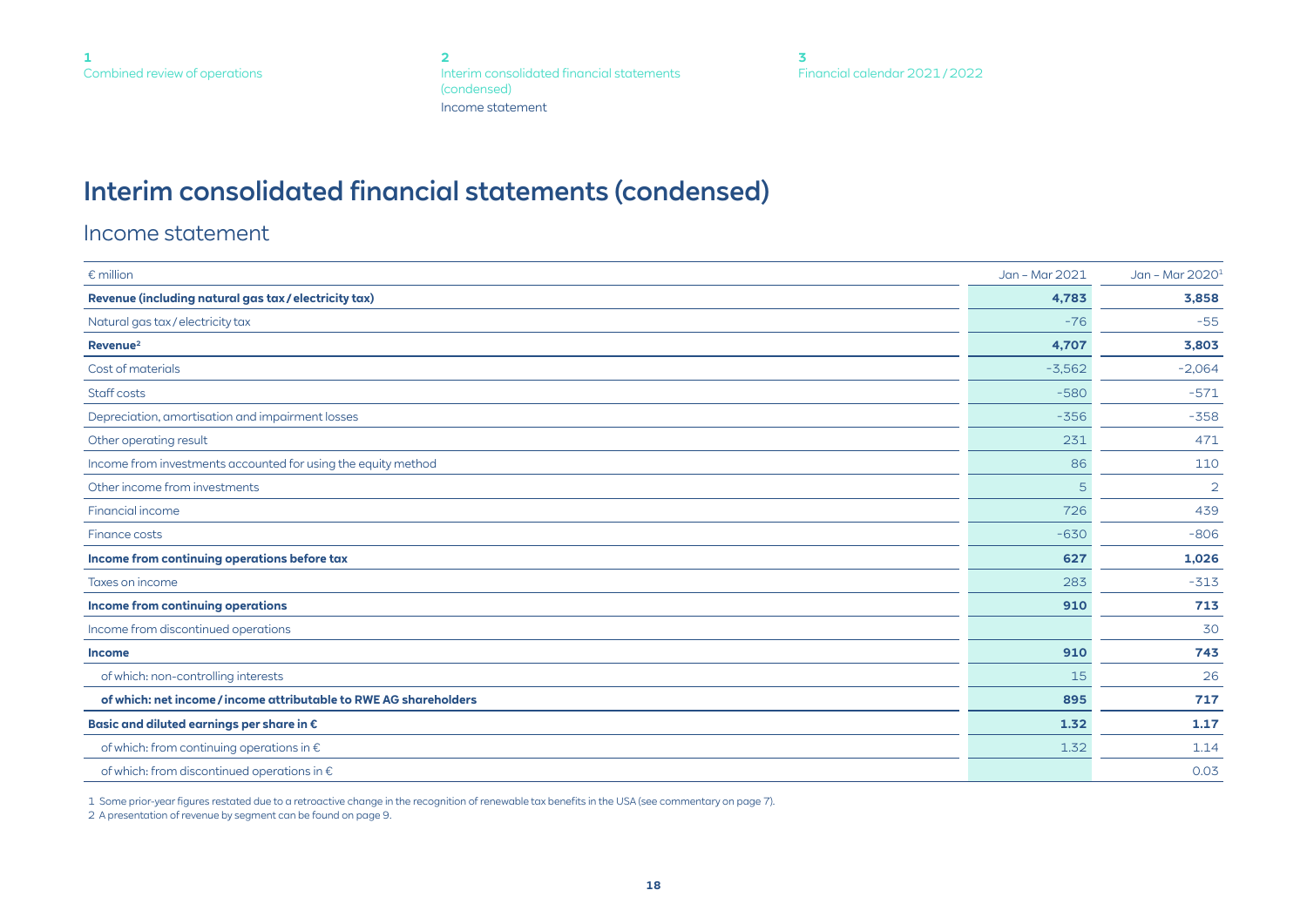**[2](#page-17-0)** [Interim consolidated financial statements](#page-17-0)  [\(condensed\)](#page-17-0) Statement of comprehensive income

**[3](#page-22-0)** [Financial calendar 2021 / 2022](#page-22-0)

## <span id="page-18-0"></span>Statement of comprehensive income

| Figures stated after taxes - $\epsilon$ million                                                   | Jan - Mar 2021 | Jan - Mar 2020 <sup>1</sup> |
|---------------------------------------------------------------------------------------------------|----------------|-----------------------------|
| <b>Income</b>                                                                                     | 910            | 743                         |
| Actuarial gains and losses of defined benefit pension plans and similar obligations               | 647            | 441                         |
| Fair valuation of equity instruments                                                              | 336            | $-165$                      |
| Income and expenses recognised in equity, not to be reclassified through profit or loss           | 983            | 276                         |
| Currency translation adjustment                                                                   | 73             | $-387$                      |
| Fair valuation of debt instruments                                                                | $-20$          | $-35$                       |
| Fair valuation of financial instruments used for hedging purposes                                 | 1,247          | 117                         |
| Income and expenses of investments accounted for using the equity method (pro rata)               | 10             | $-2$                        |
| Income and expenses recognised in equity, to be reclassified through profit or loss in the future | 1,310          | $-307$                      |
| Other comprehensive income                                                                        | 2,293          | $-31$                       |
| <b>Total comprehensive income</b>                                                                 | 3,203          | 712                         |
| of which: attributable to RWE AG shareholders                                                     | 3,126          | 699                         |
| of which: attributable to non-controlling interests                                               | 77             | 13                          |

1 Some prior-year figures restated due to a retroactive change in the recognition of renewable tax benefits in the USA and retroactive adjustments to the first-time consolidation of the acquired E.ON operations (see commentary on [page 7](#page-6-0) of this interim statement and on page 109 of the 2020 Annual Report).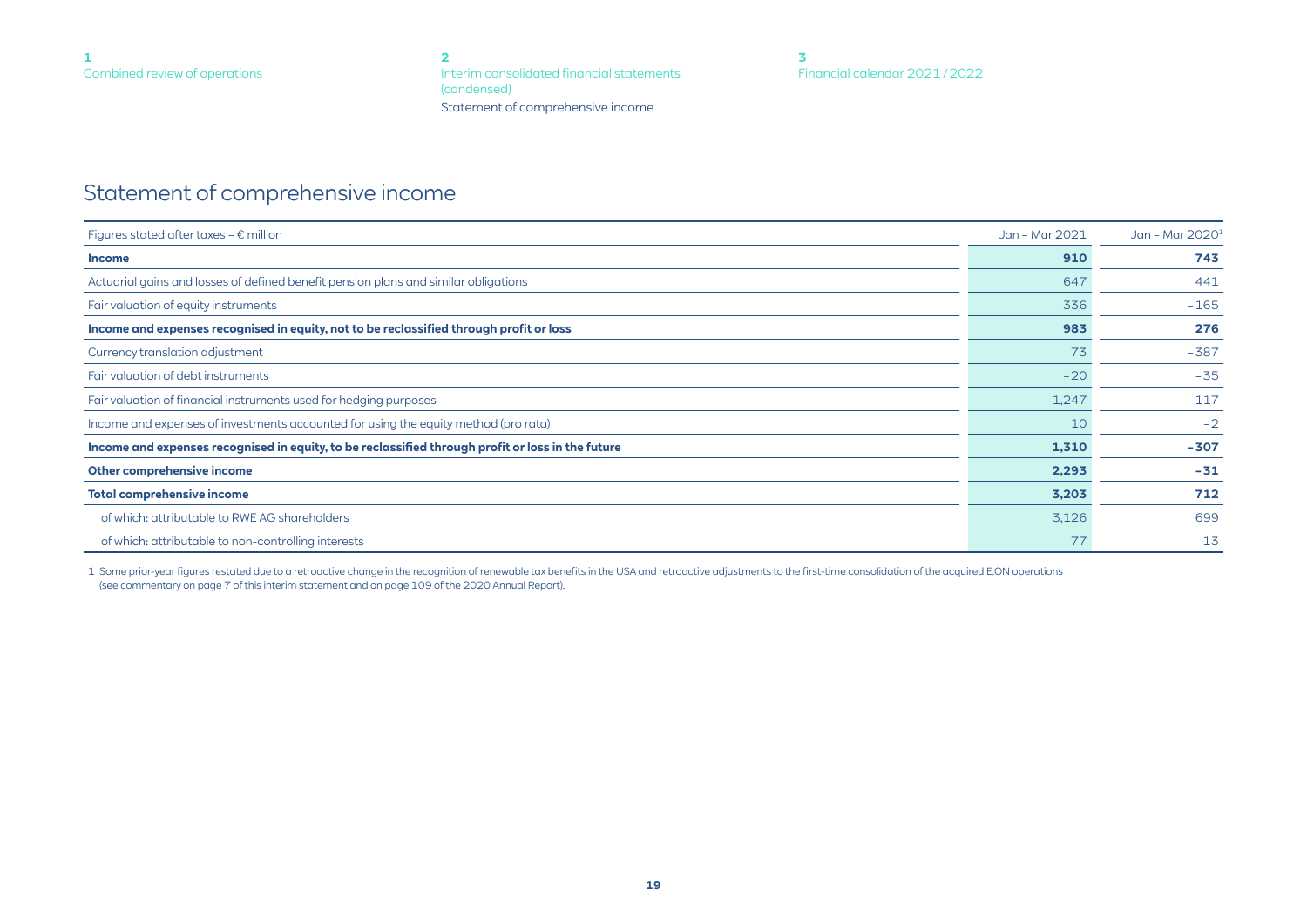**[2](#page-17-0)** [Interim consolidated financial statements](#page-17-0)  [\(condensed\)](#page-17-0) Balance sheet

**[3](#page-22-0)** [Financial calendar 2021 / 2022](#page-22-0)

## <span id="page-19-0"></span>Balance sheet

| <b>Assets</b>                                     | 31 Mar 2021 | 31 Dec 2020 <sup>1</sup> | 1 Jan 2020 <sup>2</sup> |
|---------------------------------------------------|-------------|--------------------------|-------------------------|
| $\epsilon$ million                                |             |                          |                         |
| <b>Non-current assets</b>                         |             |                          |                         |
| Intangible assets                                 | 5,011       | 4,913                    | 4,777                   |
| Property, plant and equipment                     | 19,086      | 17,902                   | 19,016                  |
| Investments accounted for using the equity method | 3,461       | 3,276                    | 3,252                   |
| Other non-current financial assets                | 4,566       | 4,244                    | 4,337                   |
| Receivables and other assets                      | 3,765       | 3,707                    | 3,668                   |
| Deferred taxes                                    | 397         | 397                      | 680                     |
|                                                   | 36,286      | 34,439                   | 35,730                  |
| <b>Current assets</b>                             |             |                          |                         |
| Inventories                                       | 998         | 1,632                    | 1,585                   |
| Trade accounts receivable                         | 3,259       | 3,007                    | 3,621                   |
| Receivables and other assets                      | 14,873      | 12,531                   | 15,310                  |
| Marketable securities                             | 2,816       | 4,219                    | 3,258                   |
| Cash and cash equivalents                         | 6,339       | 4,774                    | 3,192                   |
| Assets held for sale                              | 337         | 1,061                    | 1,274                   |
|                                                   | 28,622      | 27,224                   | 28,240                  |
|                                                   | 64,908      | 61,663                   | 63,970                  |

1 Some prior-year figures restated due to a retroactive change in the recognition of renewable tax benefits in the USA (see commentary on [page 7](#page-6-0)).

2 Some prior-year figures restated due to a retroactive change in the recognition of renewable tax benefits in the USA and retroactive adjustments to the first-time consolidation of the acquired E.ON operations (see commentary on [page 7](#page-6-0) of this interim statement and on page 109 of the 2020 Annual Report).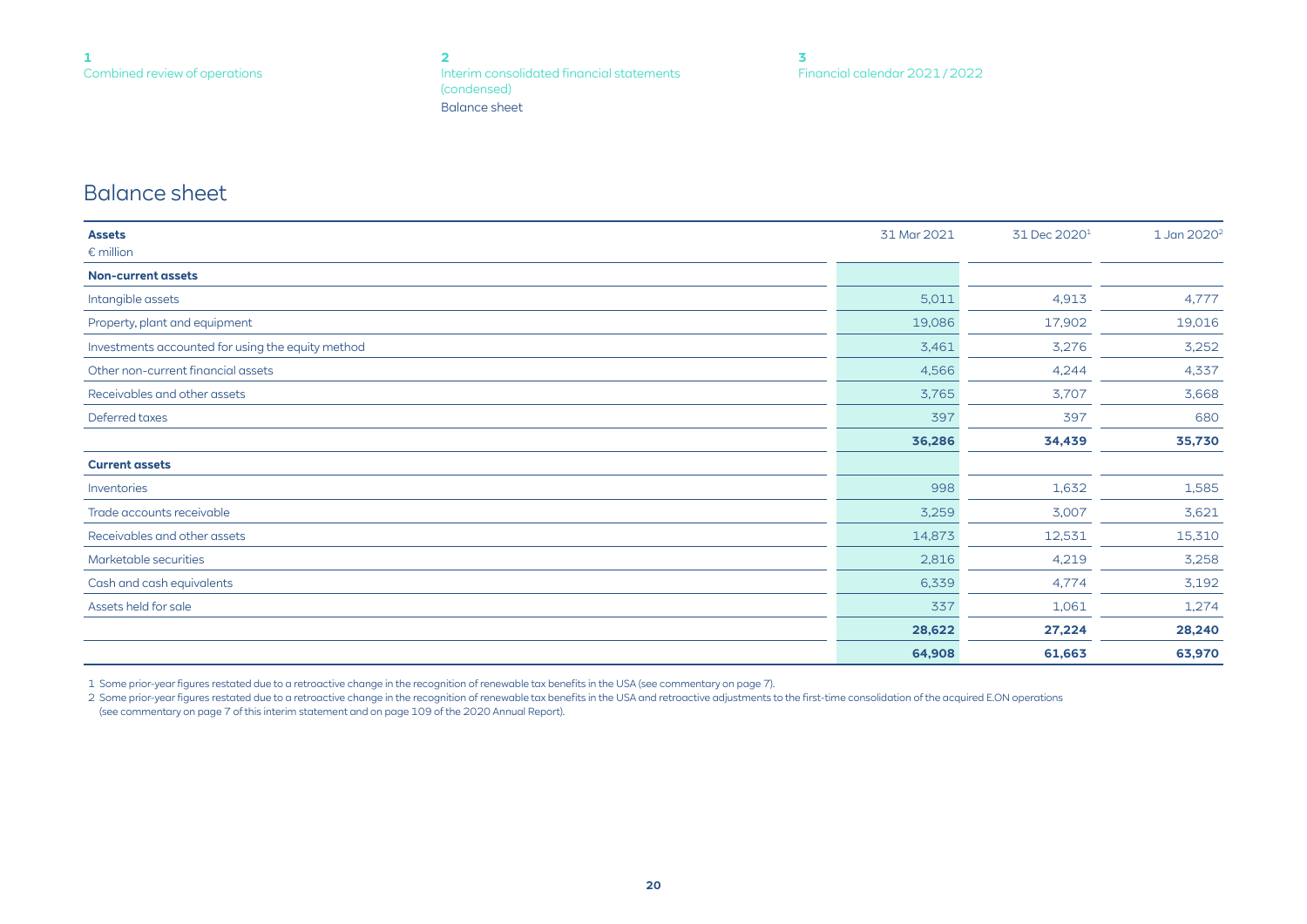**[2](#page-17-0)** [Interim consolidated financial statements](#page-17-0)  [\(condensed\)](#page-17-0) Balance sheet

**[3](#page-22-0)** [Financial calendar 2021 / 2022](#page-22-0)

| <b>Equity and liabilities</b>  | 31 Mar 2021 | 31 Dec 2020 <sup>1</sup> | 1 Jan 2020 <sup>2</sup> |
|--------------------------------|-------------|--------------------------|-------------------------|
| $\epsilon$ million             |             |                          |                         |
| <b>Equity</b>                  |             |                          |                         |
| RWE AG shareholders' interest  | 19,364      | 16,916                   | 16,617                  |
| Non-controlling interests      | 839         | 790                      | 502                     |
|                                | 20,203      | 17,706                   | 17,119                  |
| <b>Non-current liabilities</b> |             |                          |                         |
| Provisions                     | 17,518      | 19,470                   | 18,937                  |
| <b>Financial liabilities</b>   | 4,354       | 3,951                    | 3,924                   |
| Other liabilities              | 2,041       | 2,152                    | 2,144                   |
| Deferred taxes                 | 2,261       | 1,883                    | 2,197                   |
|                                | 26,174      | 27,456                   | 27,202                  |
| <b>Current liabilities</b>     |             |                          |                         |
| Provisions                     | 3,141       | 3,004                    | 2,638                   |
| <b>Financial liabilities</b>   | 1,278       | 1,247                    | 1,689                   |
| Trade accounts payable         | 2,664       | 2,387                    | 2,987                   |
| Other liabilities              | 11,390      | 9,282                    | 11,825                  |
| Liabilities held for sale      | 58          | 581                      | 510                     |
|                                | 18,531      | 16,501                   | 19,649                  |
|                                | 64,908      | 61,663                   | 63,970                  |

1 Some prior-year figures restated due to a retroactive change in the recognition of renewable tax benefits in the USA (see commentary on [page 7](#page-6-0)).

2 Some prior-year figures restated due to a retroactive change in the recognition of renewable tax benefits in the USA and retroactive adjustments to the first-time consolidation of the acquired E.ON operations (see commentary on [page 7](#page-6-0) of this interim statement and on page 109 of the 2020 Annual Report).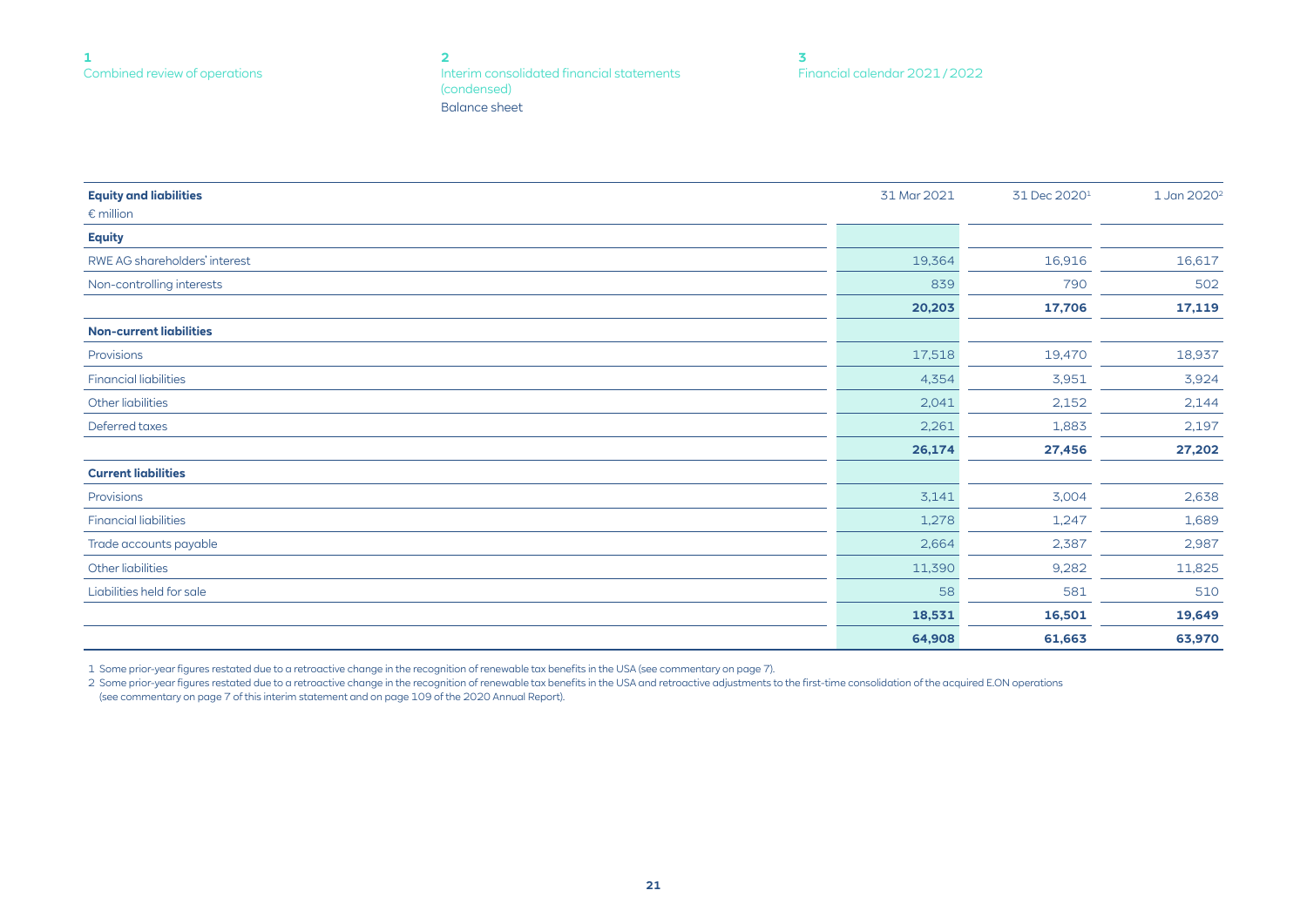**[2](#page-17-0)** [Interim consolidated financial statements](#page-17-0)  [\(condensed\)](#page-17-0) Cash flow statement

## <span id="page-21-0"></span>Cash flow statement

| $\epsilon$ million                                                                                                   | Jan - Mar 2021 | Jan - Mar 2020 <sup>1</sup> |
|----------------------------------------------------------------------------------------------------------------------|----------------|-----------------------------|
| Income from continuing operations                                                                                    | 910            | 713                         |
| Depreciation, amortisation and impairment losses / write-backs                                                       | 356            | 304                         |
| Changes in provisions                                                                                                | $-33$          | 35                          |
| Deferred taxes / non-cash income and expenses / income from disposal of non-current assets and marketable securities | 96             | 24                          |
| Changes in working capital                                                                                           | 267            | $-2,278$                    |
| Cash flows from operating activities of continuing operations                                                        | 1,596          | $-1,202$                    |
| Cash flows from operating activities of discontinued operations                                                      |                | $-11$                       |
| <b>Cash flows from operating activities</b>                                                                          | 1,596          | $-1,213$                    |
| Cash flows from investing activities of continuing operations <sup>2</sup>                                           | $-210$         | 538                         |
| Cash flows from investing activities of discontinued operations                                                      |                | $-9$                        |
| <b>Cash flows from investing activities</b>                                                                          | $-210$         | 529                         |
| Cash flows from financing activities of continuing operations                                                        | 144            | 275                         |
| Cash flows from financing activities of discontinued operations                                                      |                | 8                           |
| <b>Cash flows from financing activities</b>                                                                          | 144            | 283                         |
| Net cash change in cash and cash equivalents                                                                         | 1,530          | $-401$                      |
| Effect of changes in foreign exchange rates and other changes in value on cash and cash equivalents                  | 35             | $-10$                       |
| Net change in cash and cash equivalents                                                                              | 1,565          | $-411$                      |
| Cash and cash equivalents at beginning of reporting period                                                           | 4,774          | 3,212                       |
| of which: reported as assets held for sale                                                                           |                | 20                          |
| Cash and cash equivalents at beginning of reporting period as per the consolidated balance sheet                     | 4,774          | 3,192                       |
| Cash and cash equivalents at end of reporting period                                                                 | 6,339          | 2,801                       |
| of which: reported as assets held for sale                                                                           |                | 8                           |
| Cash and cash equivalents at end of reporting period as per the consolidated balance sheet                           | 6.339          | 2,793                       |

1 Some prior-year figures restated due to a retroactive change in the recognition of renewable tax benefits in the USA (see commentary on [page 7](#page-6-0)).

2 After the initial / subsequent transfer to plan assets in the amount of €1,091 million (prior-year period: €100 million).